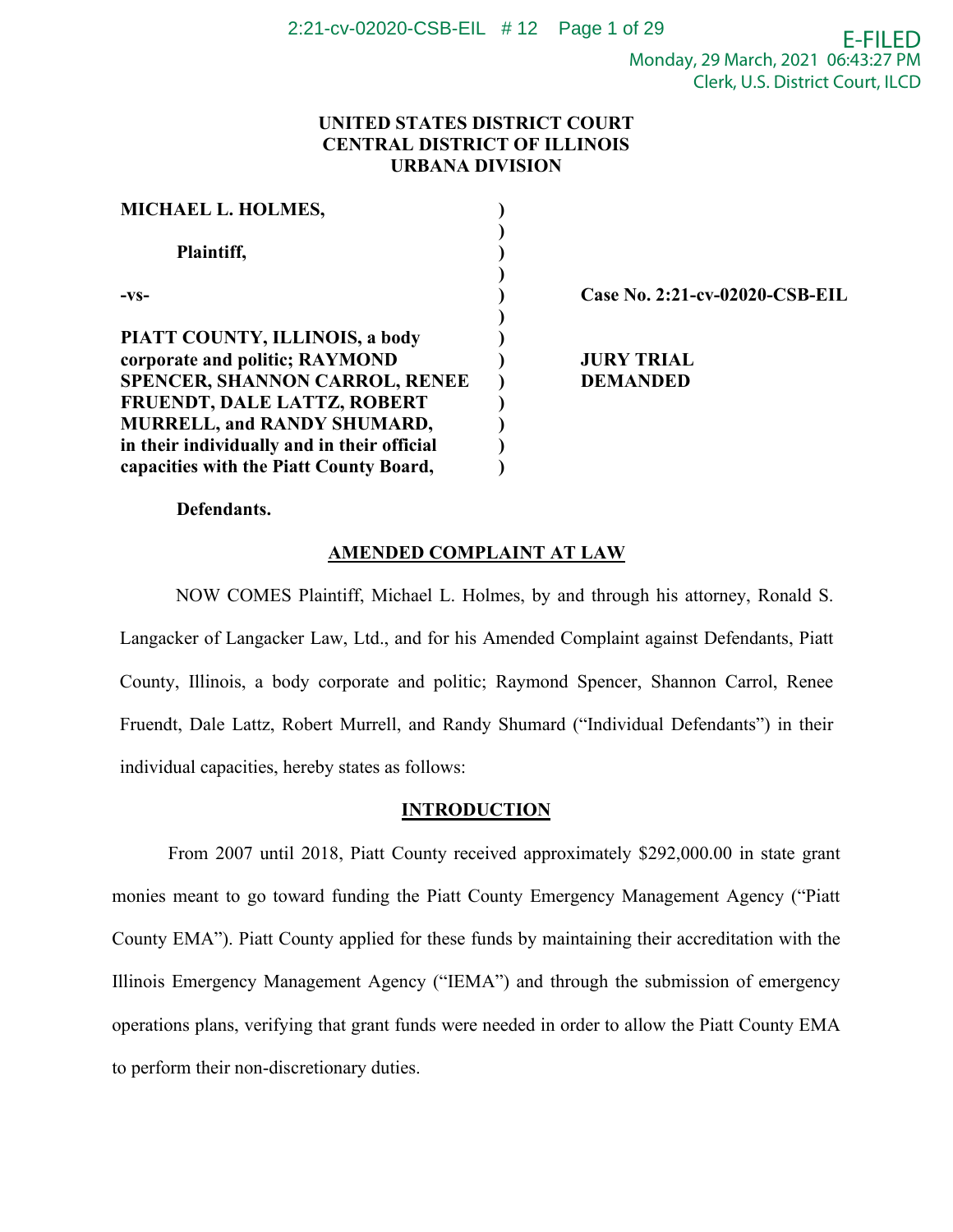#### 2:21-cv-02020-CSB-EIL # 12 Page 2 of 29

For over ten years, grants awarded to the Piatt County EMA were never actually allocated to the Department. Instead, the County chose to fund the EMA at a near-starvation level, hiring only a part-time Director and generally neglecting the Department to the point where it was virtually non-functional.

In 2018, Piatt County hired Michael Holmes to rebuild and revitalize the Piatt County EMA. As EMA Director, Holmes immediately set to work to not only raise the EMA to a level that would finally meet IEMA requirements, but to transform the program into one that would fulfill its duty to serve, protect, and improve the lives of the citizens of Piatt County.

The Piatt County Board was initially supportive of Holmes' goals for the EMA. However, in late 2019, after Holmes began bringing to light discrepancies in grant allocations to the EMA that were never awarded to the Agency, that support vanished. The County Board Chairman went from being an open advocate for the EMA to abruptly demanding Holmes's termination. The EMA budget was reduced dramatically for the 2020 fiscal year. Holmes was forbidden from addressing the citizens of Piatt County on behalf of the EMA. The animosity went so far that the County Board even refused to grant additional funds the EMA during the COVID-19 Pandemic, which prompted the Piatt County State's Attorney to intervene and file a *Writ of Mandamus* to compel the Board to adequately fund the Agency.

Unfortunately, the dispute between the Piatt County Board and Holmes did not end with a so-called "gag order" and budget cuts. Around this same time, a grand jury was convened in order to investigate the grant monies received by Piatt County but never allocated to the Piatt County EMA. Holmes was subpoenaed and testified before the grand jury on three separate occasions in early 2020 regarding the unallocated grant awards. Shortly afterward, the Board publicly accused Holmes of misappropriating County funds. When Holmes took FMLA leave in late 2020, the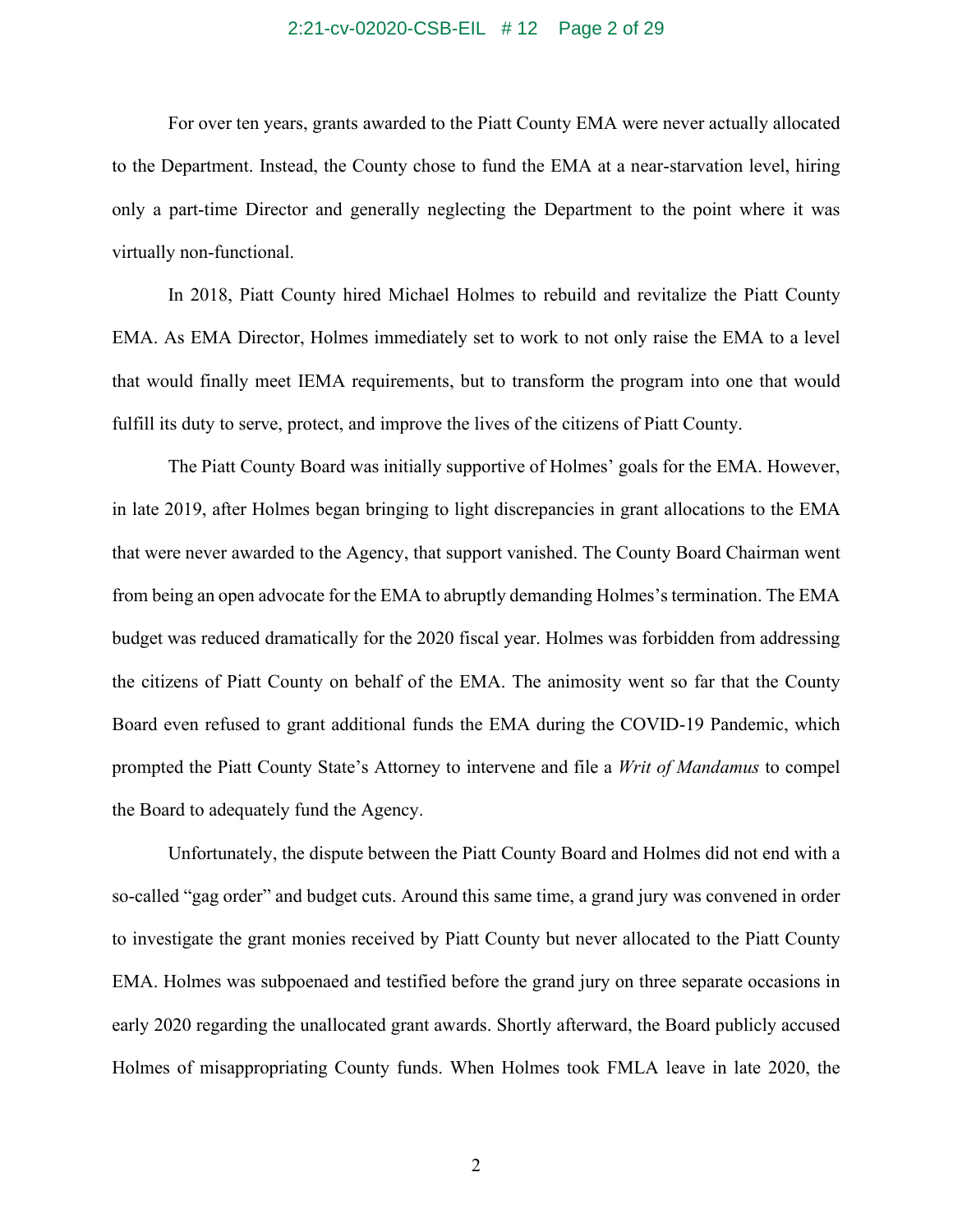#### 2:21-cv-02020-CSB-EIL # 12 Page 3 of 29

Board continued to accuse Holmes of theft, and blamed the interim EMA Director's inability to receive potential IEMA accreditation on Holmes' exercise of his FMLA rights. Only two days after Holmes began his FMLA leave, the Board eliminated the full-time EMA Director's position, but did not advise Holmes of this fact for nearly three months. With the full-time EMA Director position eliminated, Holmes's employment with Piatt County was effectively terminated.

This suit is an action for damages caused by Defendants' interference with and retaliation for Plaintiff exercising his rights in violation of 42 U.S.C. §1983; the Family and Medical Leave Act of 1993 (hereinafter "FMLA" or the "Act"), 29 U.S.C. § 2601 *et seq*.; the State Officials and Employees Ethics Act (5 ILCS 430/15-5 *et seq*.); Section 15(b) of the Illinois Whistleblower Act ("IWA"), 740 ILCS 174/15(b); and Illinois common law. Plaintiff Michael Holmes seeks injunctive relief including, but not limited to: back pay and reinstatement to his prior position, other make-whole relief, compensatory and punitive damages against Defendants, as well as attorney fees and costs of suit.

### **JURISDICTION AND VENUE**

- 1. The jurisdiction of this Court is invoked pursuant to the terms of Title 28, United States Code, Sections 1331, 1367 and Title 29 of the United States Code, Section 2617(a).
- 2. The venue of this Court to entertain the issues raised in this case is appropriate by virtue of Title 28, United States Code, Section 1391(b), since the Defendants engaged in their official activities within the judicial district and the claims giving rise to the above-captioned proceeding occurred within the judicial district of this Court.

### **ALLEGATIONS COMMON TO ALL COUNTS**

3. Plaintiff, Michael L. Holmes ("Holmes" or "Plaintiff"), is an adult resident of the State of Illinois, and currently resides within this judicial district.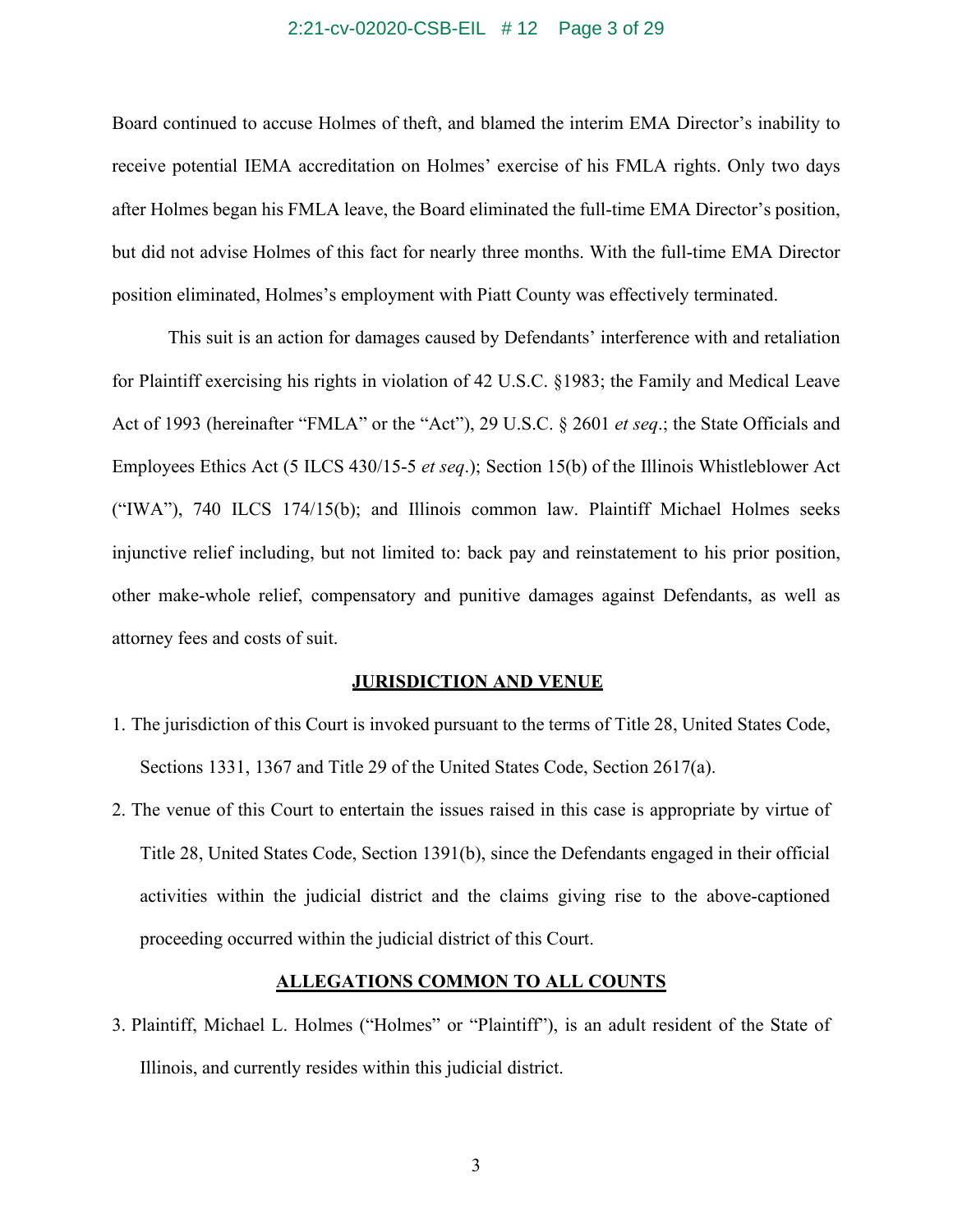- 4. Defendant Piatt County, Illinois ("Piatt County"), is a unit of government organized in accordance with the "Counties Code" [55 ILCS 1-1001 *et al*.] which provides various governmental and public safety services for individuals residing within its corporate limits.
- 5. Defendant Raymond Spencer is an adult resident of the State of Illinois. At all times material to this action, Mr. Spencer served as a member of the Piatt County Board within Piatt County, Illinois. He is named in this proceeding both in his individual and his official capacity. At all times stated herein, Spencer was the Chairman of the Piatt County Board.
- 6. Defendant Shannon Carrol is an adult resident of the State of Illinois. At all times material to this action, Mr. Carrol served as a member of the Piatt County Board within Piatt County, Illinois. He is named in this proceeding both in his individual and official capacity as a member of the Piatt County Board.
- 7. Defendant Renee Fruendt is an adult resident of the State of Illinois. At all times material to this action, Ms. Fruendt served as a member of the Piatt County Board within Piatt County, Illinois. She is named in this proceeding both in her individual and official capacity as a member of the Piatt County Board.
- 8. Defendant Dale Lattz is an adult resident of the State of Illinois. At all times material to this action, Mr. Lattz served as a member of the Piatt County Board within Piatt County, Illinois. He is named in this proceeding both in his individual and official capacity as a member of the Piatt County Board.
- 9. Defendant Robert Murrell is an adult resident of the State of Illinois. At all times material to this action, Mr. Murrell served as a member of the Piatt County Board within Piatt County, Illinois. He is named in this proceeding both in his individual and official capacity as a member of the Piatt County Board.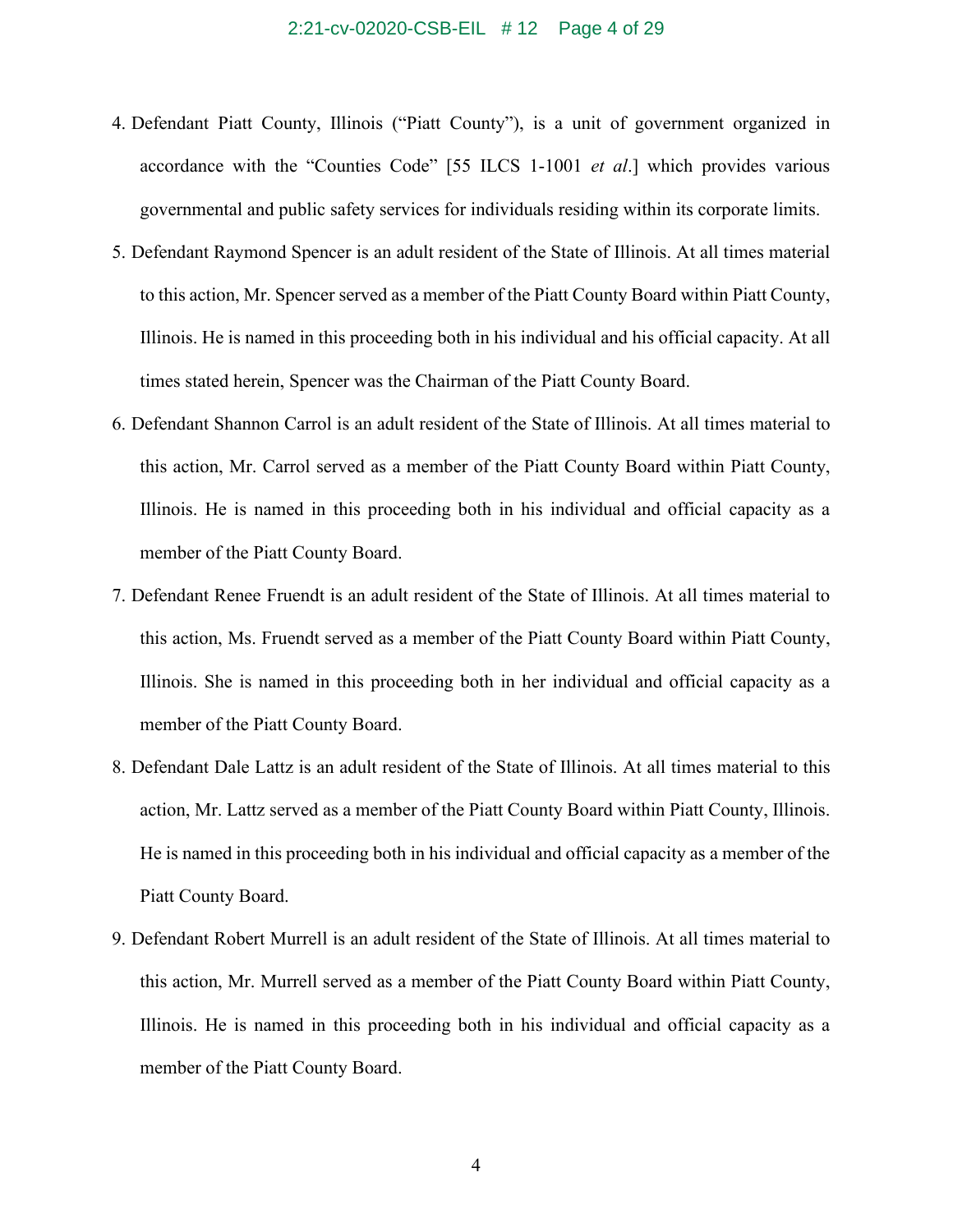- 10. Defendant Randy Shumard is an adult resident of the State of Illinois. At all times material to this action, Mr. Shumard served as a member of the Piatt County Board within Piatt County, Illinois. He is named in this proceeding both in his individual and official capacity as a member of the Piatt County Board.
- 11. From December 1, 2008 to November 30, 2020, Dana Rhoades was the elected State's Attorney for Piatt County, Illinois. In November of 2020, Dana Rhoades was elected to the position of Resident Circuit Judge for Piatt County in the Sixth Judicial Circuit of Illinois. On December 1, 2020, Sarah Perry began serving as the Piatt County State's Attorney.
- 12. Pursuant to Article II (4) of the *Piatt County Board Bylaws*, the Piatt County State's Attorney serves as the Parliamentarian for the Piatt County Board.

### **The Illinois Emergency Management Agency Act and the Piatt County EMA**

- 13. The Illinois Emergency Management Agency Act ("IEMAA") 20 ILCS 3305 *et seq*., directs each political subdivision within the State to be served both by IEMAA and by a local emergency management agency otherwise responsible for emergency management programs.
- 14. Pursuant to 20 ILCS 3305/10(i) of the IEMAA, each local emergency services and disaster agency shall have a Coordinator who shall be appointed by the principal executive officer of the political subdivision in the same manner as are the heads of regular governmental departments. The Coordinator (or Director) shall have direct responsibility for the organization, administration, training, and operation of the emergency services and disaster agency.
- 15. Pursuant to 20 ILCS  $3305/10(g)$  of the IEMAA, each emergency services and disaster agency shall prepare an emergency operations plan ("EOP") for its geographic boundaries that complies with planning, review, and approval standards promulgated by the IEMAA. An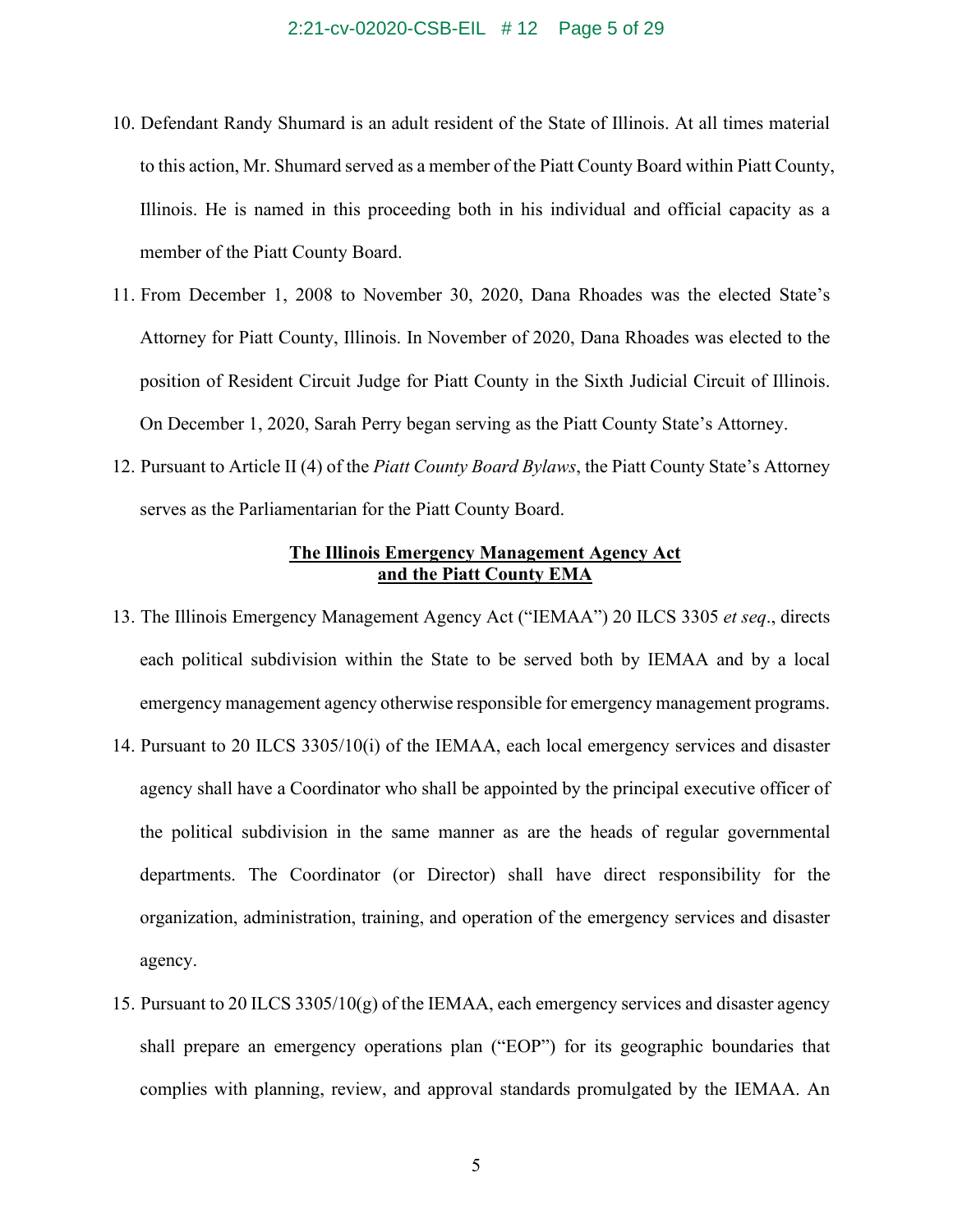#### 2:21-cv-02020-CSB-EIL # 12 Page 6 of 29

EOP assigns responsibilities to organizations and individuals for carrying out actions at projected times and places in an emergency that exceeds the capability or routine responsibility of any one agency.

- 16. In coordination with the above statute, the Piatt County Emergency Management Agency ("Piatt County EMA") was established through Piatt County Ordinance 32.20, which imposed the duty upon the County Board to preserve the lives and property of individuals within the County, and to otherwise protect the public peace, health, and safety in the event of a disaster or emergency. The Piatt County EMA is accredited agency with the IEMAA, which allows the agency to receive grant funding from the IEMAA.
- 17. The Piatt County Board determines the annual budget for the Piatt County EMA.
- 18. Both accreditation through IEMA and submission of an EOP are critical in order to allow Piatt County access to federal and state grant funding that will support emergency actions, both in terms of immediate support for victim and service providers, and the more long-term funding required to mitigate damages and financial losses.
- 19. In years prior to Holmes becoming EMA Director of Piatt County, the County Board failed to fund the EMA as required by their EOP, the Illinois state statutes, and the Piatt County Ordinances. From at least 2007 through 2018, the Piatt County EMA received hundreds of thousands of dollars in grants as a result of their accreditation with the IEMA and submission of emergency operations plans. However, these grants received by the County were never appropriated towards the Piatt County EMA in the County budget.
- 20. Despite the considerable grant funding, the Piatt County EMA was only funded on a parttime basis. The previous EMA Director, James Donaldson, was a part-time employee. Donaldson resigned as the EMA Director in May of 2018.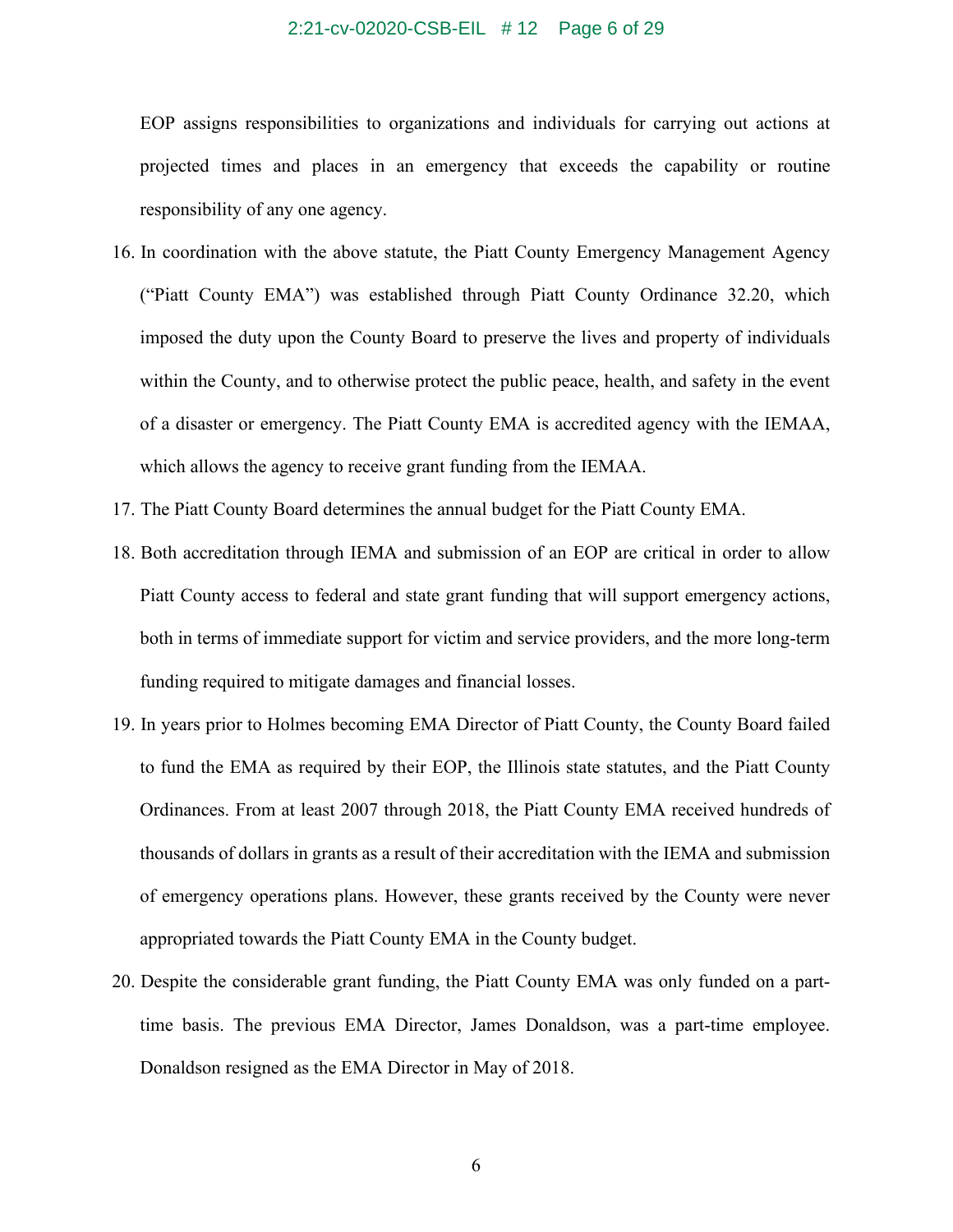#### **Holmes is Hired as EMA Director**

- 21. Shortly after Donaldson's resignation, Michael Holmes was retained by Piatt County as an independent contractor and subsequently hired full-time as the Director of the Piatt County EMA in June of 2018.
- 22. At the time Holmes was hired, it was understood that the Piatt County EMA would require extensive reorganization and would require a full-time EMA Director. In June of 2018, the County Board established the EMA Director position as a full-time, salaried position of \$37,740 per year, with benefits.
- 23. While the EMA Director's position was full-time, the parties agreed that the Piatt County EMA itself would continue to be funded with a part-time operating budget. The Sheriff (David Hunt), County Board Chairman (Al Manint), and the Chief Finance Officer (Linda Leach), agreed that the operations budget would remain part-time for the first year, so that a determination could be made as to how much money was required to adequately support EMA operations.
- 24. In June of 2019, the Piatt County EMA Director began reporting directly to the County Board, and more specifically, the County Board Chairman, Raymond Spencer. From June until October of 2019, Chairman Ray Spencer appeared to be an open and vocal proponent of the EMA, and advocated on behalf of Holmes to adequately fund the agency.
- 25. When Holmes became the Piatt County EMA Director, the EMA was in critical need of additional equipment. The vehicle assigned to the EMA Director, a 2004 Ford Explorer, was so unreliable that on several occasions, Holmes had to ask Monticello police officers to give him a jump start the vehicle.
- 26. In order to address the vehicle issue, Holmes reviewed the grant applications and awards from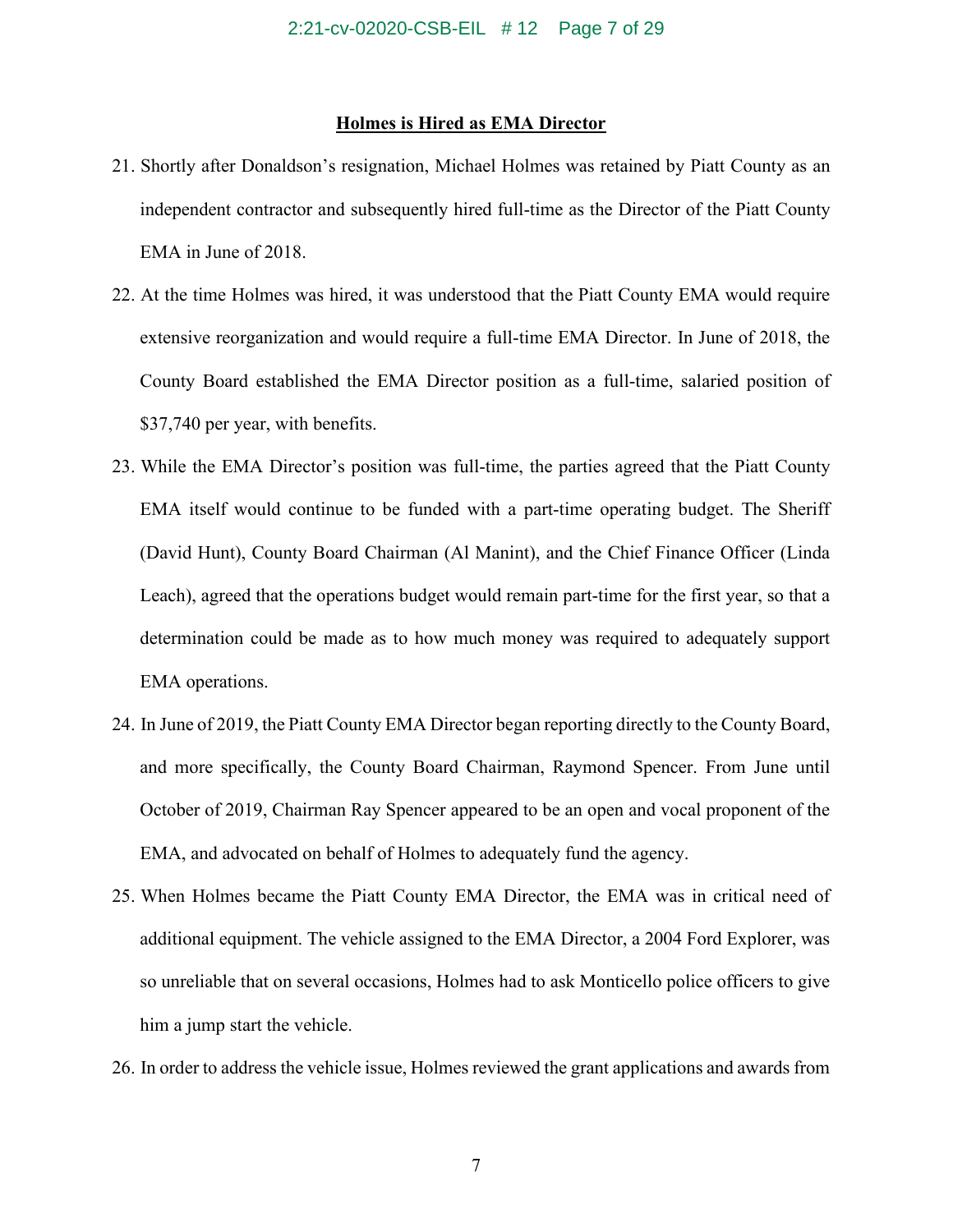#### 2:21-cv-02020-CSB-EIL # 12 Page 8 of 29

previous years in order to determine whether the EMA had sufficient funds available to support the purchase of a newer vehicle.

- 27. The records reviewed by Holmes indicated that there was approximately \$292,000.00 in grant funding that had been awarded to the Piatt County EMA from 2007 through 2018; however, these awards were never allocated into the EMA budget. Holmes contacted the Piatt County Treasurer's Office and Piatt County Finance Officer to find out how the EMA could access this funding. Holmes was told that no such money had been recorded in either in the EMA budget or as a separate line-item pertaining to the EMA. Holmes did not receive a response to his inquiry.
- 28. On July 15, 2019, the County purchased a newer model EMA vehicle, a 2014 Chevrolet Silverado pickup truck. At the time of the vehicle's purchase, Chairman Spencer was quoted in the local paper, stating, "[Holmes] is doing a fantastic job on multiple fronts. He's reinvigorated the agency, and now there is a sense of direction. Definite progress is being made toward our EMA becoming a state-of-the-art entity. The citizens of Piatt County can take pride in that." *Piatt County Adds Emergency Management Response Vehicle*, Press Release, July 15, 2019 (Exhibit 1).
- 29. On July 14, 2019, the EMA committee took up amotion made by Chairman Spencer to raise the EMA credit card limit from \$2,000.00 to \$5,000.00 to give the Director adequate emergency purchasing power. Committee members Lattz and Fruendt opposed the increase, and the motion failed for lack of a second. Chairman Spencer questioned the willingness of Lattz and Fruendt to support the EMA and the Director. In response, Lattz and Fruendt each resigned from the EMA committee.
- 30. Following that meeting, Holmes and Spencer discussed the matter, and Spencer stated in a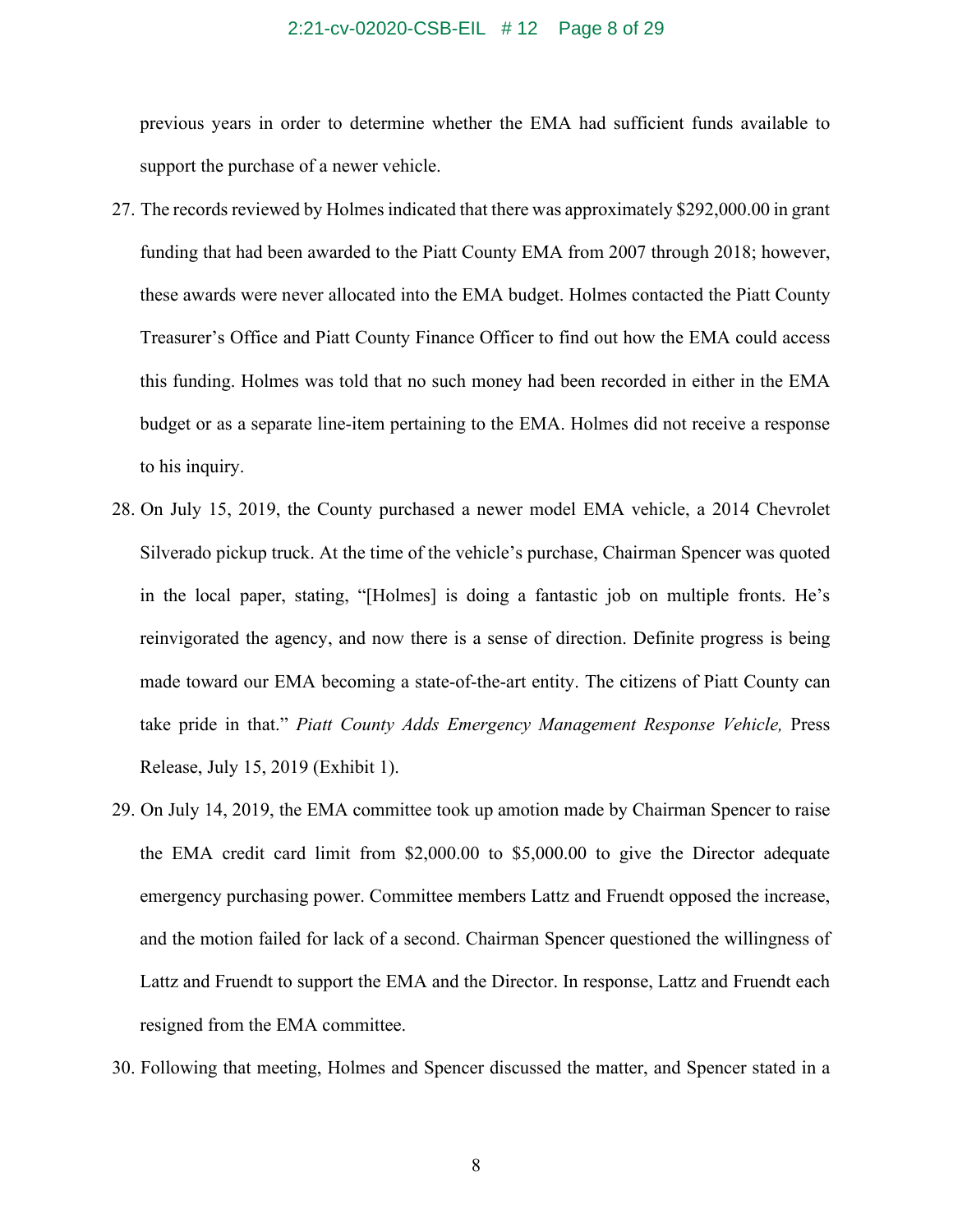text to Elizabeth Dobson and Dana Rhoades:

*"Mike has brought so much to the county above and beyond his immediate role as EMA director, like Piatt.gov and FirstNet, for which he received no additional compensation. The county should be thanking him and not criticizing him."*

Later on in the text Spencer stated:

*"[…] [I]f we keep hamstringing our EMA director and our emergency response is not adequate and we get sued, that lawsuit will name individual county board members and we will all be hiring attorneys to defend us in court on charges of negligence. I don't think Renee and Dale grasp the seriousness of this. The state says we MUST do this EMA disaster preparedness. We have no choice. If we get sued after residents die, someone is going to receive a 6 or 7-figure settlement from the county. And they are saying Mike's credit card limit can't be raised by \$3,000? Give me a break! This nonsense is ludicrous! If it is payback for the truck, than that makes it even worse!"* (Exhibit 2).

## **Holmes Inquires About Grants and Raises Concerns Regarding Piatt County's Previous EOP's**

- 31. On August 9, 2019, Holmes drafted a memorandum to the County Board regarding the proposed EMA budget. Holmes notified the County Board that previous EOP's submitted to the IEMA were factually inaccurate and misleading, and that Piatt County had consistently failed to adequately fund the EMA budget to carry out the provisions for the EOP.
- 32. Holmes advised the Board that the proposed budget was an increase over previous year's as critical expenditures by the County were needed to ensure the EMA program complied with the EOP by May of 2020, or else the EMA would be in noncompliance with state and federal requirements, and risk losing vital grant funding.
- 33. In September of 2019, Holmes sent a text message to Rhoades, Dobson, and Spencer to reiterate what he had noticed in June—a large sum of grant money from prior years which should have been allocated to the Piatt County EMA was unaccounted for, in the approximate sum of \$292,000.00.
- 34. On September 17, 2019, Spencer sent a text message to Rhoades, Dobson, and Holmes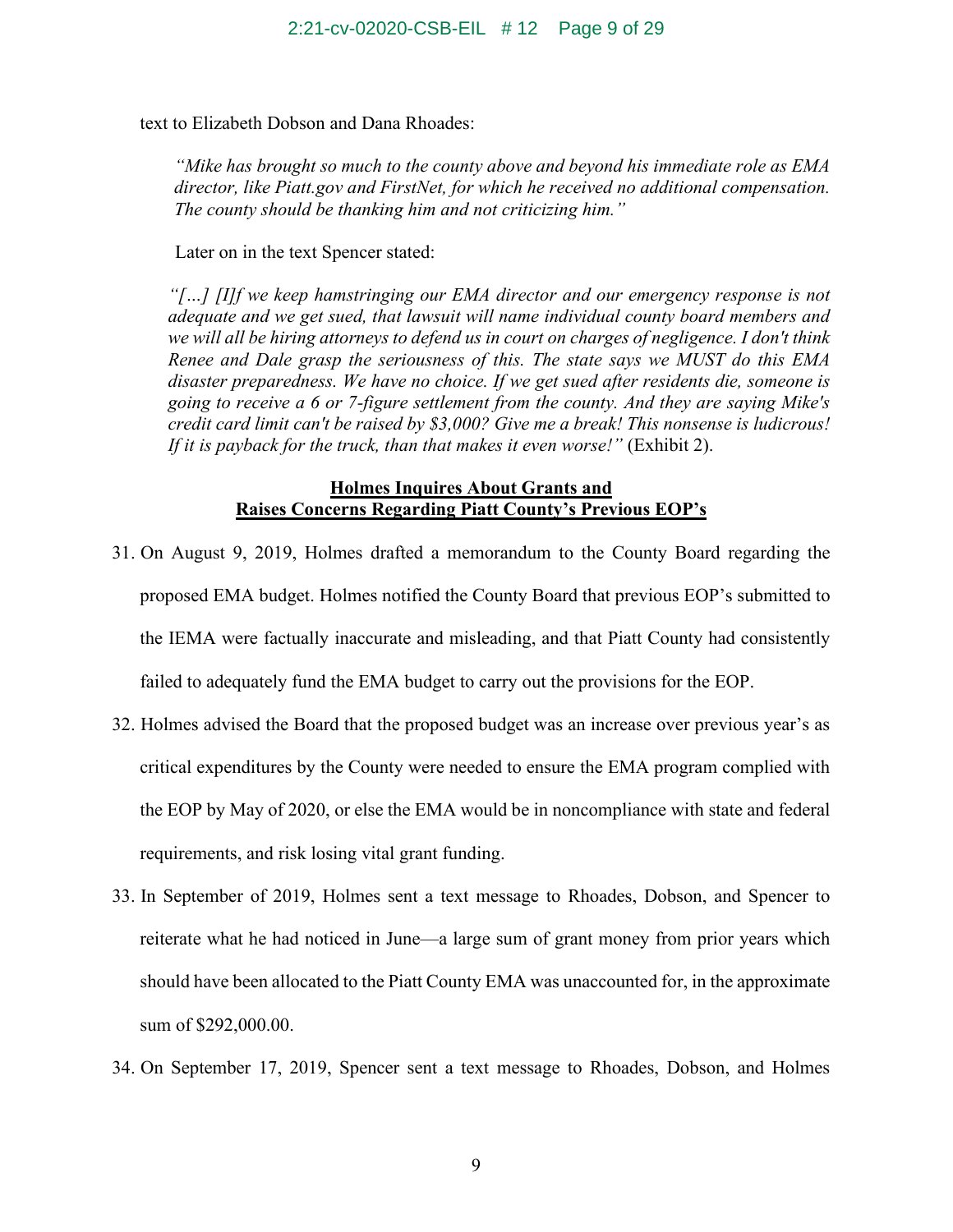### 2:21-cv-02020-CSB-EIL # 12 Page 10 of 29

praising Holmes' performance as EMA Director, indicating that he felt that Holmes was "knowledgeable and talented" and that Piatt County was "fortunate to have him," even stating that he felt that Holmes was the "gold standard" and "outstanding in his field" (Exhibit 3).

- 35. On October 11, 2019, States' Attorney Rhoades drafted a Memorandum to the Piatt County Board regarding the Piatt County EMA—specifically, regarding the funding issues (Exhibit 4). The following day, Spencer forwarded the Memorandum to the Board, stating that "maintaining the county EMA department is not an option, but a state mandate requiring us to fund the agency at a level which is stipulated by our local Emergency Operation's Plan and is outlined in the budget request submitted by EMA director Holmes" (Exhibit 5).
- 36. Chairman Spencer's support of Piatt County EMA came to an abrupt end on October 30, 2019, when Spencer sent a text to Rhoades with a list of alleged job performance problems issues he had with Holmes. Rhoades requested that Spencer address any alleged issues he had with Holmes directly, but he refused to do so.
- 37. At the October 30, 2019 Finance Meeting, Spencer proposed that the EMA would now not receive full-time funding but continue to be funded on a part-time basis, and that there would be no increase in the salary for the EMA Director.
- 38. On November 5, 2019, Rhoades wrote a memorandum to Spencer inquiring why his attitude toward the Piatt County EMA had changed so dramatically:

*"You have acted against my legal advice during the past week […] Your actions have now placed the county at risk for litigation under the whistleblower statute, for workplace bullying and harassment violations, for grievances that will go to court for resolution, and OMA violations that will involve joint and several liability for the county board members. By refusing to discuss work performance issues with your employee, and by simply advising that EMA will be cut in the salary and operations budgets, you have violated the request of the county board that you have a discussion with Mike Holmes to assist in the decision-making process"* (Exhibit 6).

39. In November of 2019, the Piatt County Board approved the 2020 EMA budget which failed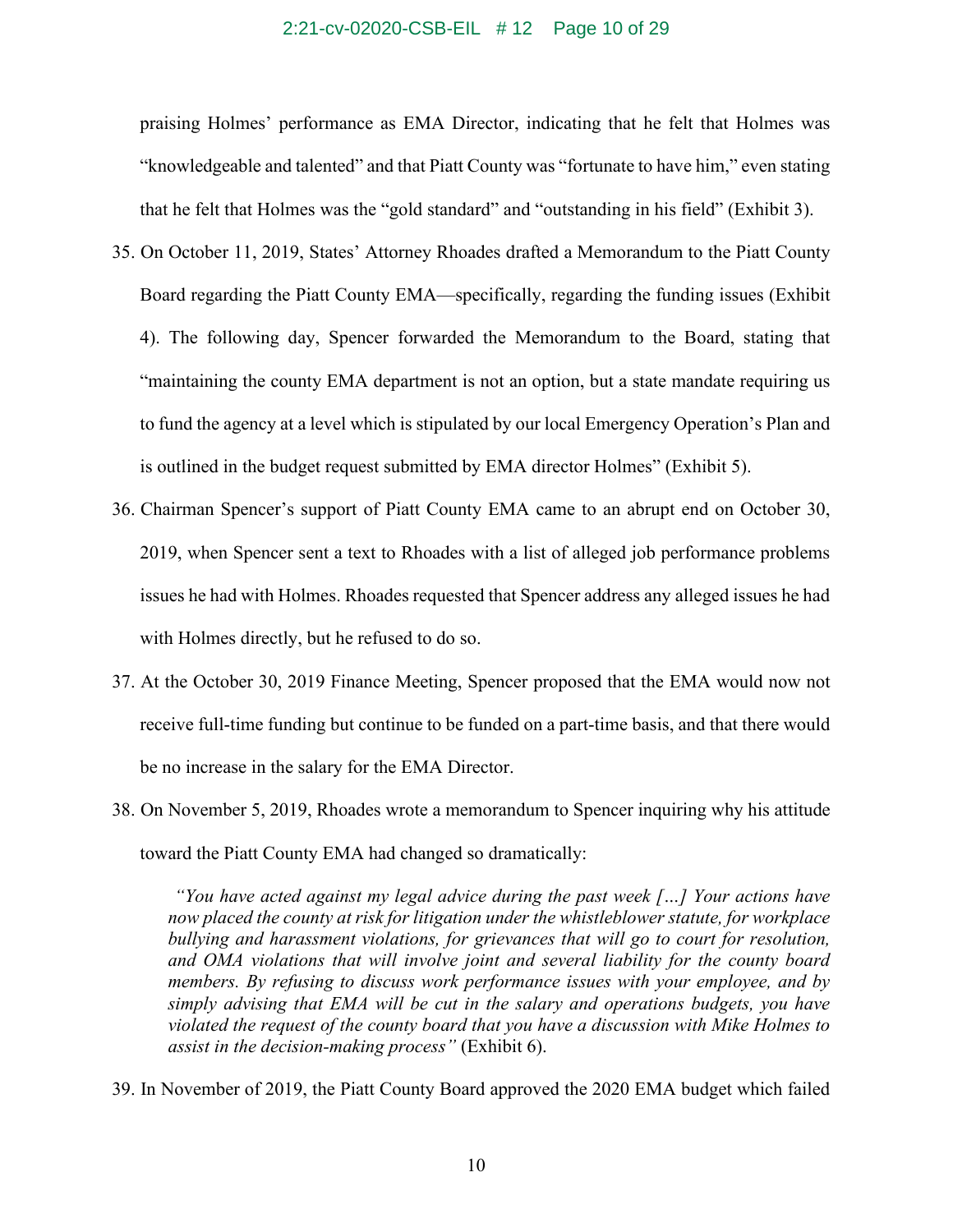#### 2:21-cv-02020-CSB-EIL # 12 Page 11 of 29

to meet the legal requirements of the County's EOP. The budget did not contain any of the EMA Director's proposals, including emergency provisions such as protective gloves, goggles, masks, and other critical cleaning supplies. The Piatt County Board approved the measure to fund the EMA Department on a part-time basis.

- 40. On December 1, 2019, County Board Chairman Ray Spencer reprimanded Holmes for performing community outreach on the EMA's social media platforms and directed Holmes to "never represent yourself as a spokesperson for the county." Spencer threatened Holmes with further discipline if Holmes continued to communicate with the public.
- *41.* In January, 2020, a grand jury was convened in Piatt County. Testimony was presented and the grand jury indicted Spencer for Forgery (manipulating emailed legal advice from State's Attorney Rhoades and sending the forged email to the local newspaper for publication) and for Official Misconduct (seeking legal advice from counsel outside of the Piatt County State's Attorney's Office, without the permission of the State's Attorney). Despite being charged with two felony counts, Spencer refused to resign or take a leave of absence from his position as Piatt County Board Chairman.
- *42.* Following the grand jury proceeding which concluded on January 13, 2020, additional meetings of the grand jury were scheduled and held concerning the entire Piatt County Board in February and March of 2020. The grand jury was investigating the \$292,000.00 in federal and state grant money that had awarded to the Piatt County EMA from 2007 through 2018. Holmes was subpoenaed and testified at these proceedings regarding the unaccounted grant money received by the Piatt County EMA.
- 43. The Illinois Emergency Management Agency confirmed through recorded documents that the awards had been paid out to Piatt County. However, the financial records of the Piatt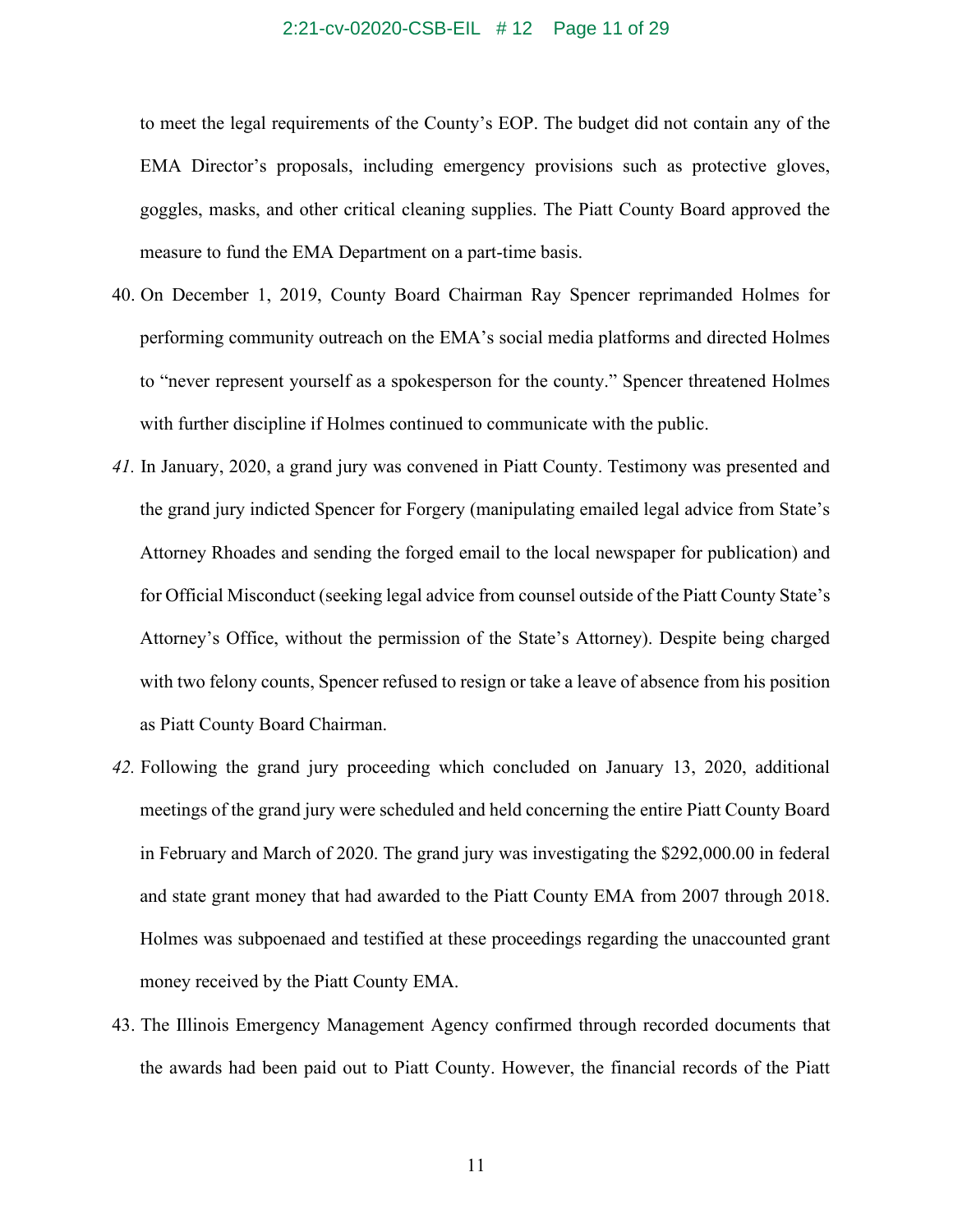### 2:21-cv-02020-CSB-EIL # 12 Page 12 of 29

County Finance Office and the Piatt County Treasurer's Office contained no accounting for the receipt or distribution of those funds.

- 44. The Piatt County Board was ultimately responsible for the oversight of these monies and their expenditures. Other Board members were aware of the proceedings and had summoned to testify, and members of the Board, including Spencer, were aware that Holmes had testified before the grand jury.
- 45. Before the grand jury's investigation could be completed, the COVID-19 pandemic in March of 2020 substantially disrupted the workings of the jury, and they were unable to complete the investigation and/or return indictments. The matter has since been turned over to the Illinois Attorney General's Office for further investigation.

### **Piatt County Board Refuses to Fund EMA During the COVID-19 Pandemic**

- 46. On March 9, 2020, as result of the COVID-19 pandemic, the Governor of Illinois issued a public health emergency declaration ("Declaration") under Section 4 of the Illinois Emergency Management Agency Act.
- 47. As a result of the Declaration, the Piatt County EMA received numerous and immediate directives from the IEMA, including the directive to immediate secure personal protective equipment, establish cleaning protocols, create supply lists, and provide assistance with quarantine housing procedures.
- 48. The 2020 budget for the Piatt County EMA—already underfunded during normal circumstances—was in no way adequate to comply with the Governor's Declaration, or to otherwise ensure that Piatt County was capable of protecting its citizens from the virus.
- 49. Despite the catastrophic pandemic and the emergency Declaration, on March 14, 2020, County Board Chairman Spencer expressly directed Holmes to not exceed the EMA's budget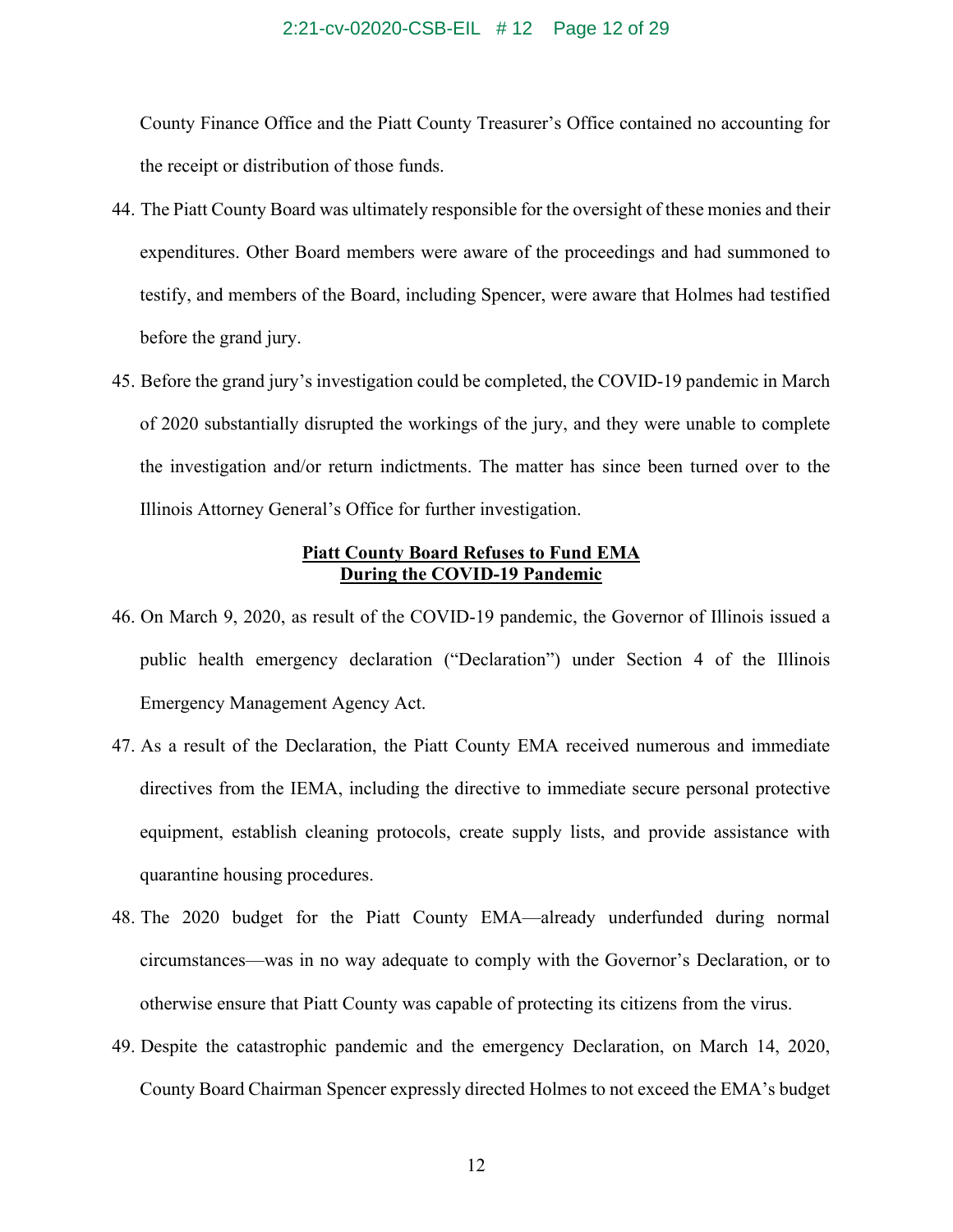no matter what COVID-19 supplies may be needed.

- 50. Spencer again reminded Holmes of the directive to not represent himself as a spokesperson for the County. Holmes' inability to communicate with the citizens of Piatt County during this unprecedented emergency posed a serious health risk.
- 51. On March 19, 2020, due to the deliberate constraints imposed upon Holmes by the Board, the Piatt County State's Attorney took the exceptional step to request a *Writ of Mandamus*, requesting the Circuit Court compel the County Board to allow the EMA Director to perform his legally required duties and communicate with the community regarding the COVID-19 pandemic (*People of Piatt County v. Piatt County Board, 2020-MR-21*, Exhibit 7).
- 52. On April 3, 2020, the parties reached an agreement where Board approved an amended budget for the EMA for an additional \$36,188.00 of emergency funding, and removed the "gag order" placed on Holmes by the County Board Chairman. In return, the State's Attorney dismissed the Writ of Mandamus.
- 53. Despite the escalating COVID-19 Pandemic and *Writ of Mandamus,* the Board continued to retaliate against Holmes and refused to allow payment for items such as cleaning supplies. During an EMA Committee meeting on April 28, 2020, Spencer publicly contested credit card claims submitted by Holmes and suggested Holmes was misappropriating EMA funds. The Committee refused to pay the credit card charges submitted by Holmes on that date.
- 54. On April 30, 2020, Holmes submitted a statement which he had originally intended to present at the EMA Committee Meeting two days earlier (Exhibit 8). Holmes again reiterated that he did not have the financial resources necessary to meet the state and federal requirements of the Piatt County EMA.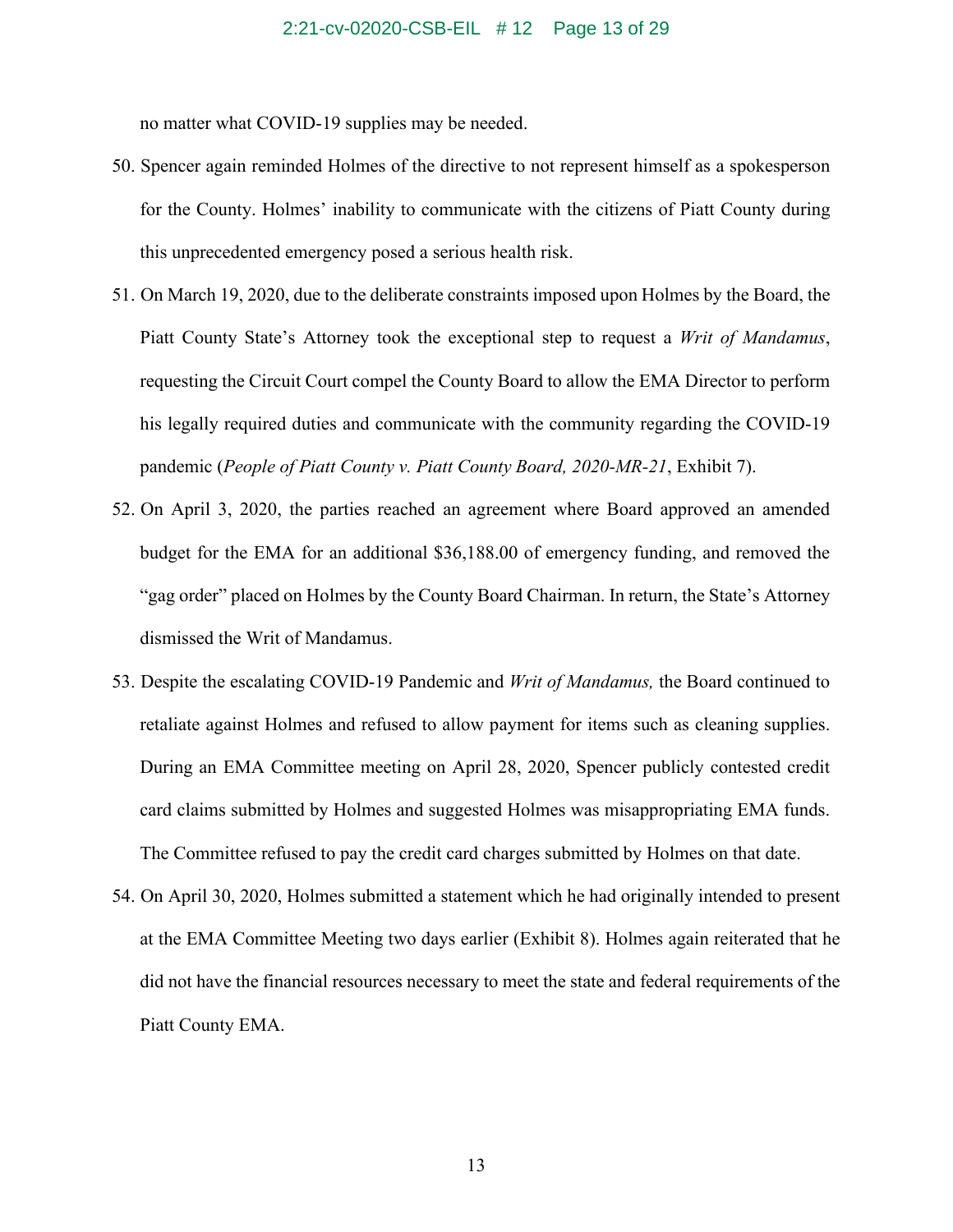### **Holmes' FMLA Leave and Continued Retaliation**

- 55. On October 7, 2020, Holmes requested a leave of absence pursuant to the FMLA. Holmes advised Piatt County that he suffered from a serious medical condition as defined by the FMLA and would be unable to perform the essential functions of his employment.
- 56. Piatt County granted Holmes' request for leave under the FMLA on October 26, 2020.
- 57. On October 28, 2020, two days after Holmes went on leave, the Piatt County Board passed a tentative budget for the 2021 fiscal year. The 2021 budget dramatically scaled back of EMA Director's position from full-time to part-time, reducing the Director's salary from \$37,740.00 to \$16,000.00 per year. The Board also reduced the budget for other EMA expenses—such as supplies, maintenance, and equipment—by 50% from the 2020 budget.
- 58. While the 2021 budget dramatically cut funds for the EMA, most other departments saw a minimal decrease in their respective budgets for 2020-21. Moreover, the budget provided a \$5,000.00 wage increase to Keri Nussbaum, who serves as the County Board Secretary.
- 59. The finalized 2021 budget was approved by the Board on November 12, 2020, and took effect on December 1, 2020. Defendants never advised Holmes that his position had been reduced from full time to part-time, nor that the position's salary would be less than half of what he had earned before taking protected leave.
- 60. In November of 2020, Sherriff Hunt was appointed as the interim Piatt County EMA Director.
- 61. After initially being granted FMLA leave, Holmes requested extensions of his leave in November and December of 2020, which were approved by the County Board. In total, Holmes was granted leave pursuant to the FMLA Act for twelve weeks, from October 26, 2020 until January 25, 2021.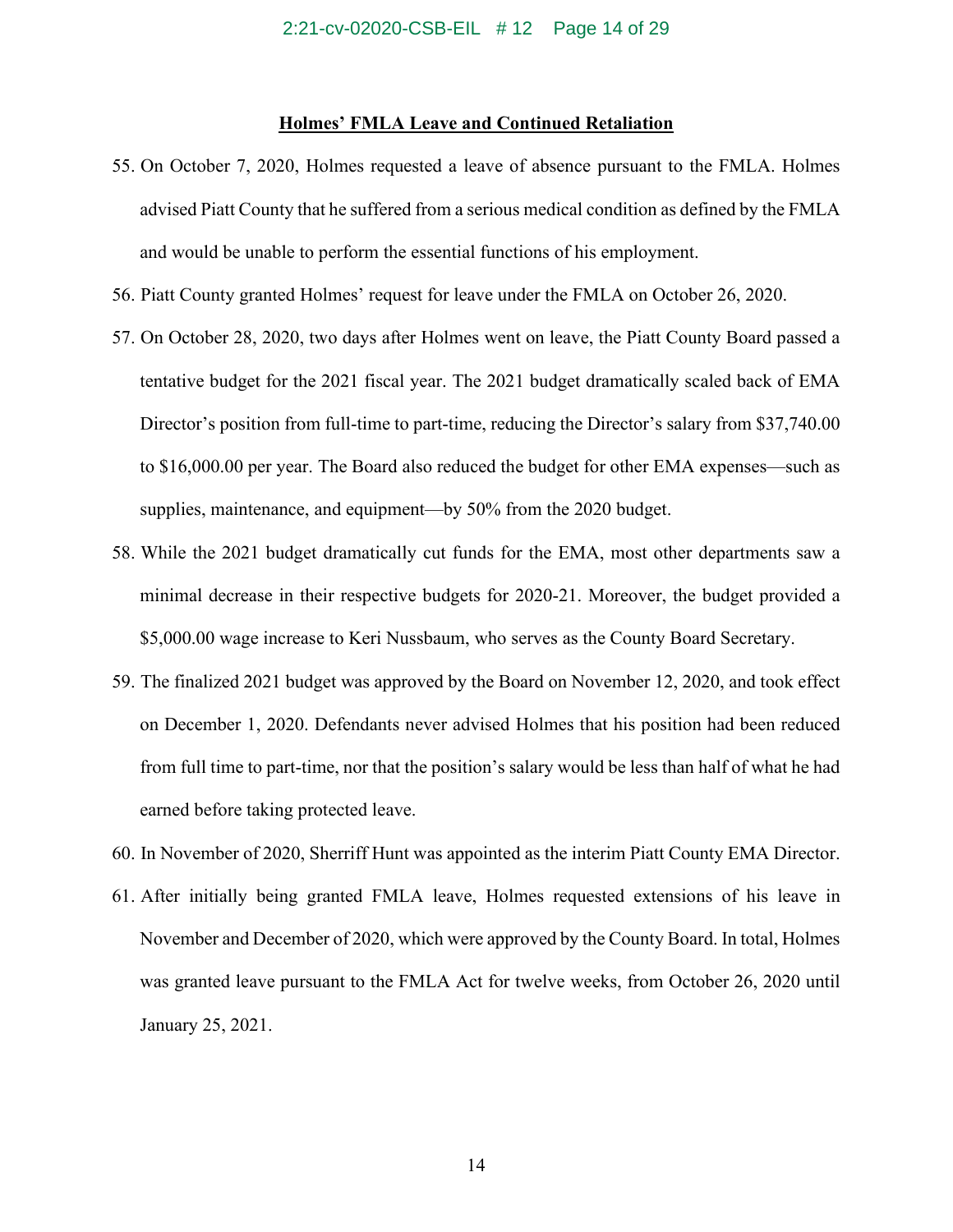- 62. While Holmes was on FMLA, his attorney, Ronald Langacker, was in contact with the Piatt County State's Attorney's office regarding Mr. Holmes's leave, first with State's Attorney Dana Rhoades, and subsequent to the November elections, with Sara Perry.
- 63. On January 5, 2021, States Attorney Sara Perry sent correspondence to Langacker regarding Holmes's leave, asking that Holmes forward any correspondence he received to the Interim EMA Director, Sherriff Hunt (Exhibit 9).
- 64. Langacker responded on January 12, stating that the Interim Director would have already had access to Holmes email and/or correspondence, and further, since November 18, 2020, Piatt County had only contacted Holmes' counsel on a handful of occasions to address any alleged outstanding business: "If there are in fact 'time sensitive' EMA matters which need to be addressed, those matters have not been brought to my attention for nearly two months" (Exhibit 10). Langacker closed the letter by noting, "to the extent your correspondence suggests that Mr. Holmes engage in and/or perform work while on FMLA leave, such a request could be construed as a violation of that protected leave" (Exhibit 10).
- 65. During the January 12, 2021 EMA Meeting, the Board criticized Holmes for credit card purchases dating back to March, which included items like Clorox bleach, which were critically needed during the early stages of the COVID-19 Pandemic. The article stated that as a result of Holmes taking FMLA leave, the County was behind on their upcoming certifications. Spencer insinuated that some of the charges could be personal, again alleging that Holmes had misappropriated County funds.
- 66. EMA Committee Chairman Carroll also stated to the press that "getting questions answered regarding bills has proved difficult, saying queries to Holmes were being directed to his attorney" (Exhibit 11). This statement is inaccurate, as neither Holmes nor Langacker were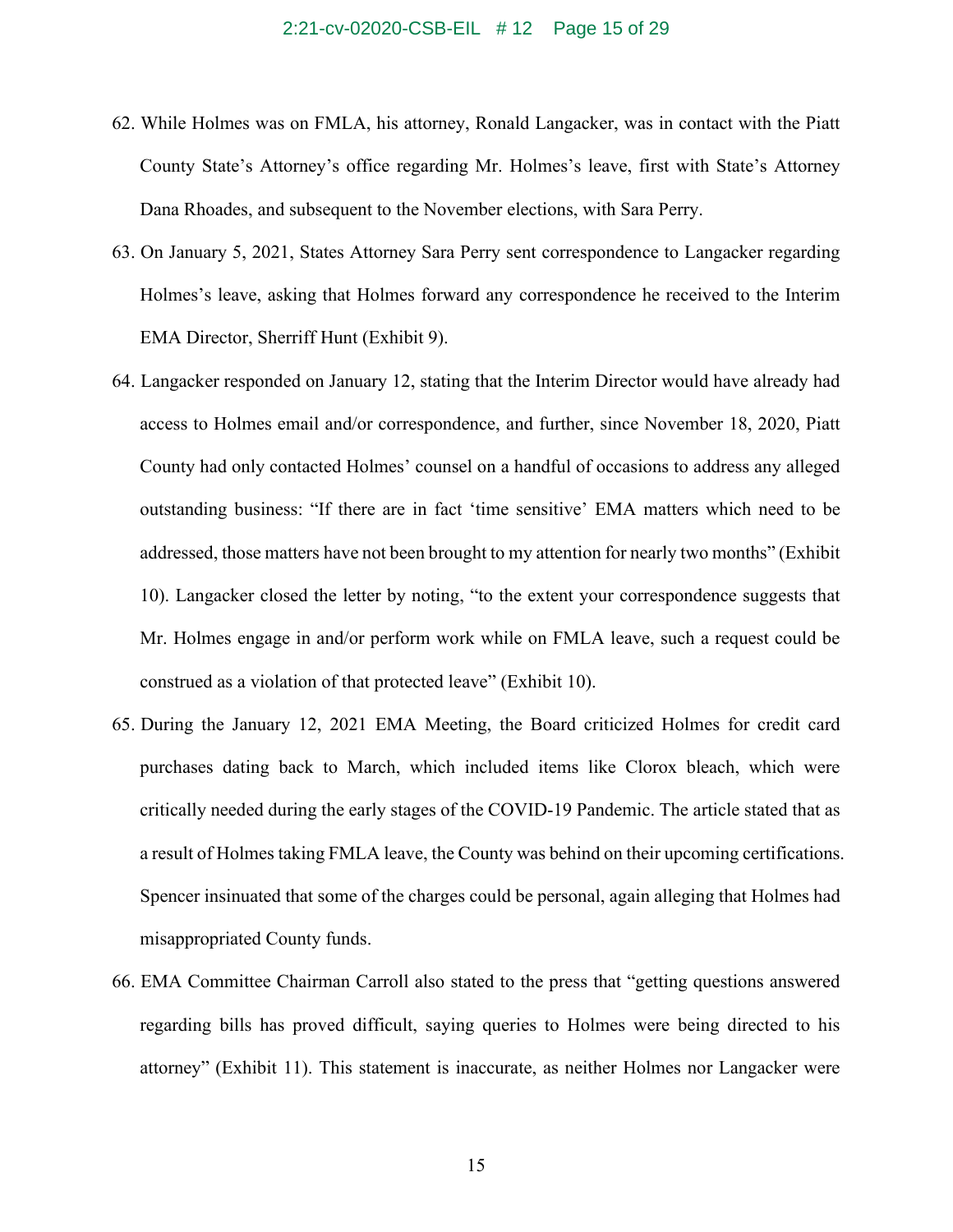#### 2:21-cv-02020-CSB-EIL # 12 Page 16 of 29

contacted by anyone with Piatt County regarding any EMA expenditures while Holmes was on FMLA leave.

- 67. On January 19, 2021, Holmes, through counsel, inquired of State's Attorney Perry whether Holmes would be restored to the same or equivalent position upon his return from leave, as he had not officially been informed of any changes in the position.
- 68. On January 20, 2021, Holmes notified the County that he had been released by his physician to return to work on January 26, 2021.
- 69. On January 22, 2021, Holmes was notified that the EMA Director's position had been scaled down from full-time to part-time, and that the position he held prior to taking protective leave no longer existed.
- 70. Piatt County stated the only position available to Holmes upon his return would be the parttime EMA position, which does not involve the same or substantially similar duties, responsibility, compensation, or benefits as those when Holmes was employed full-time as the Piatt County EMA Director.
- 71. Holmes notified the County that he would not accept the part-time position, and again requested reinstatement to his previous position. The County refused, effectively terminating Holmes's employment as EMA Director.

### **COUNT I First Amendment Retaliation – Freedom of Speech (Individual Defendants)**

- 72. Plaintiff repeats and re-alleges all paragraphs in this Amended Complaint as if fully set forth herein.
- 73. As an employee of Piatt County, Plaintiff had a First Amendment right to freedom of speech.
- 74. Plaintiff not only spoke as a private citizen on a matter of public concern, but testified before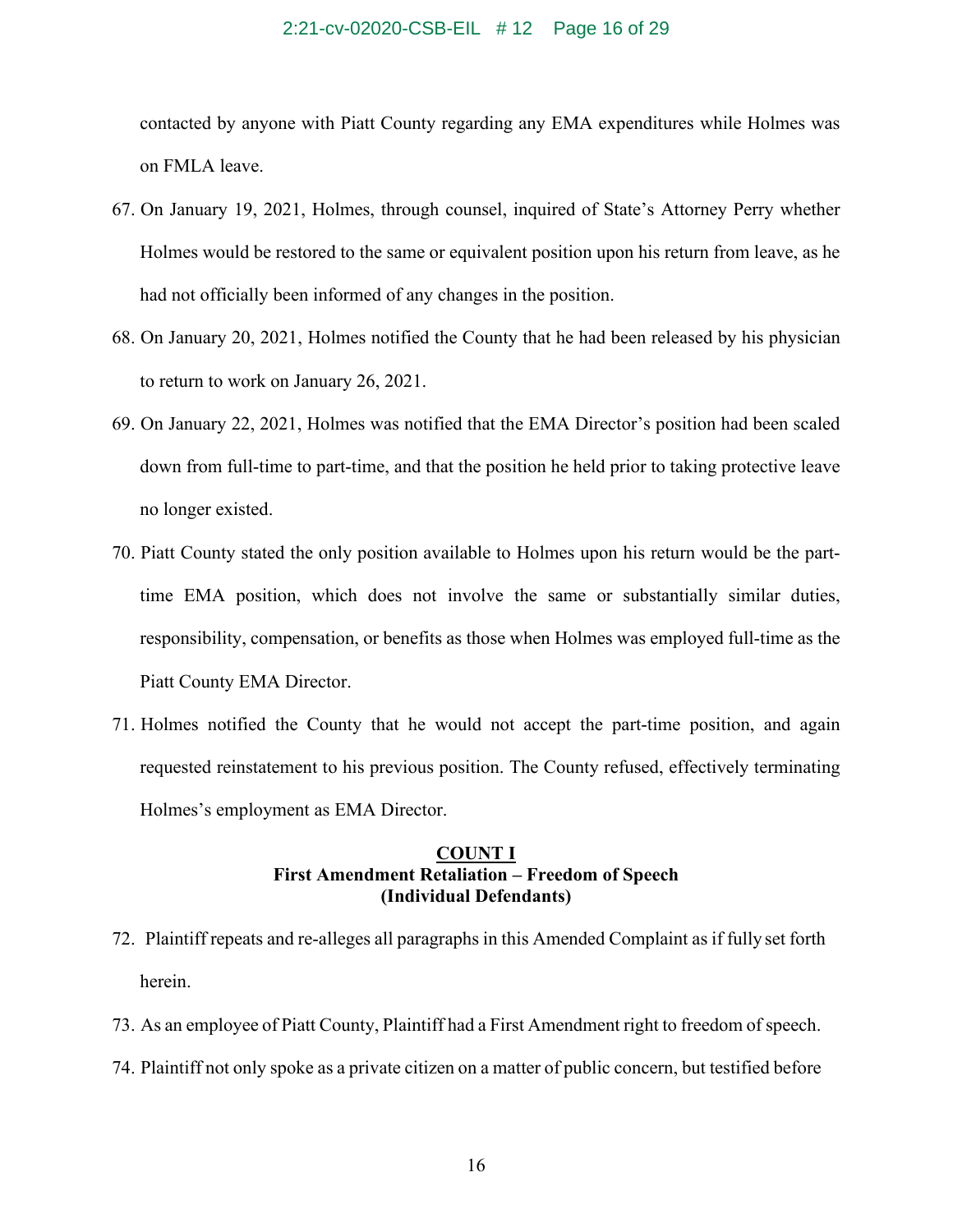the grand jury regarding grants received by Piatt County but never allocated to the EMA, as well as other actions detailed within this Amended Complaint.

- 75. The statements Plaintiff made were constitutionally protected.
- 76. Plaintiff suffered a deprivation likely to deter speech, including but not limited to the Board accusing him of theft, the Board's refusal to fund Piatt County EMA to provide the resources necessary perform his job duties, and the Board eliminating the full-time EMA Director position while Plaintiff was on protected leave.
- 77. Defendants, acting under color of law, misused their authority and position with the County, and retaliated against Plaintiff for reporting the wrongdoing he believed had occurred, and Defendants did not have an adequate justification for treating an employee differently than the general public.
- 78. The individual Defendants' conduct would deter an ordinary person from exercising his or her First Amendment rights.
- 79. Defendants acted intentionally and with callous disregard for the Plaintiff's clearly established constitutional rights.
- 80. That as a direct and proximate result of the Defendants' foregoing conduct, Plaintiff sustained the loss of certain economic benefits derived through his position with the County, as well as his subsequent inability to secure employment. Additionally, Plaintiff has suffered emotional pain and anguish, damage to his reputation, embarrassment, inconvenience, and the loss of enjoyment of life, as well as attorneys' fees and costs of suit.

# **COUNT II Section 1983 Monell Claim (Piatt County)**

81. Plaintiff repeats and re-alleges all paragraphs in this Amended Complaint as if fully set forth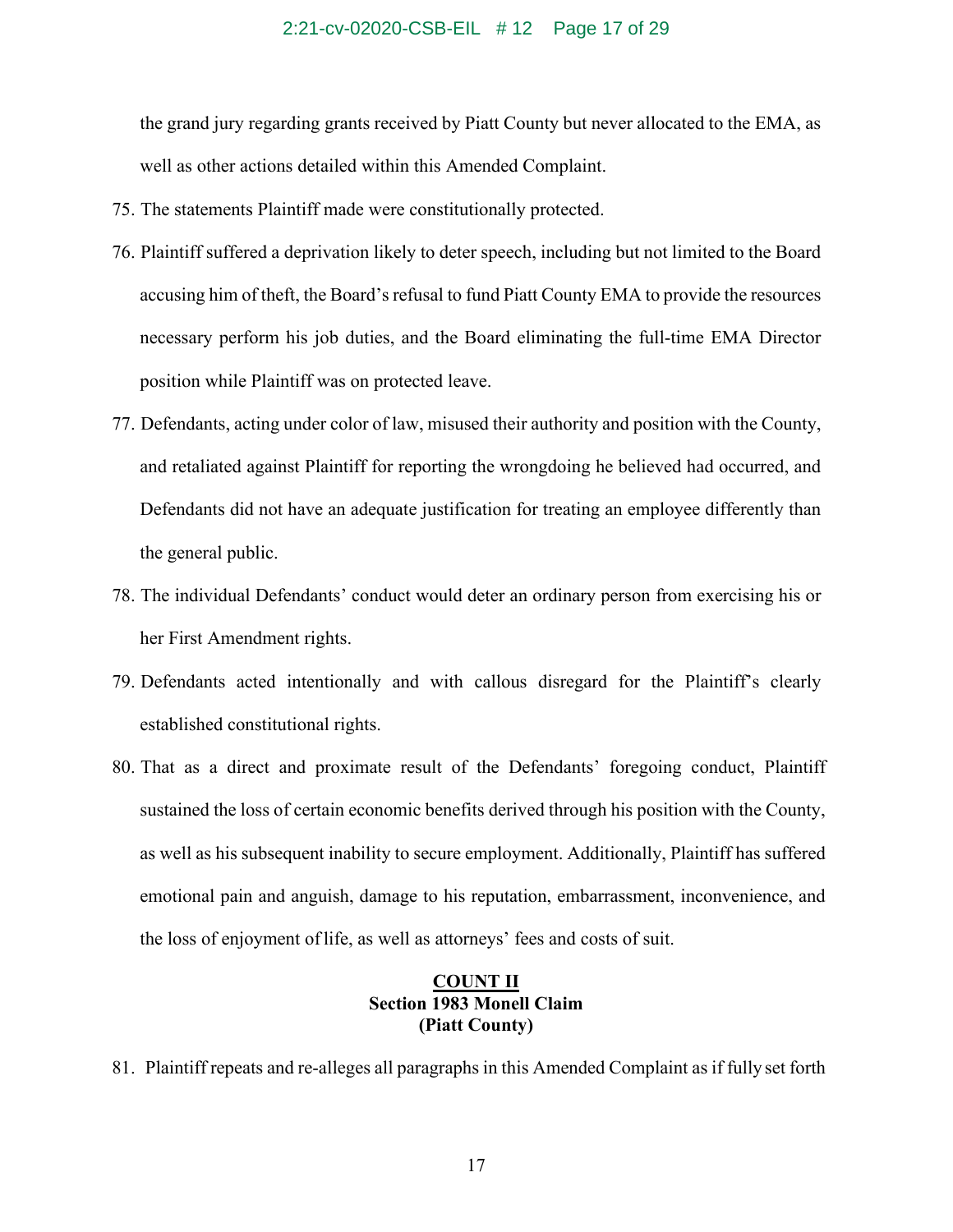herein.

- 82. As described more fully above, the individual Defendants retaliated against Plaintiff in violation of his rights under the First Amendment.
- 83. The individual Defendants were policymakers for the County and had final decision-making authority with regard to Plaintiff's employment, as described herein.
- 84. By taking the actions against Plaintiff as described above, Piatt County made a deliberate choice to follow a course of action as a matter of official government policy.
- 85. Plaintiff's constitutional injuries were directly caused by the individual Defendants in their exercise of final policymaking authority with Piatt County. Therefore, the official policy of Piatt County is the moving force behind the deprivation of Plaintiff's constitutional rights.
- 86. That as a direct and proximate result of the foregoing conduct by the Defendant, Piatt County, Plaintiff sustained the loss of certain economic benefits derived through his position with the County, as well as his subsequent inability to secure employment. Additionally, Plaintiff has suffered emotional pain and anguish, damage to his reputation, embarrassment, inconvenience, and the loss of enjoyment of life, as well as attorneys' fees and costs of suit.

# **COUNT III Conspiracy – 42 U.S.C. § 1983 (Individual Defendants)**

- 87. Plaintiff repeats and re-alleges all paragraphs in this Amended Complaint as if fully set forth herein.
- 88. The individual Defendants, acting together and under color of law, reached an understanding and agreement, engaged in a course of conduct, and otherwise conspired among and between themselves to deprive Plaintiff of her constitutional rights, and did deprive him of his constitutional rights as alleged herein, including rights to freedom of speech, and his right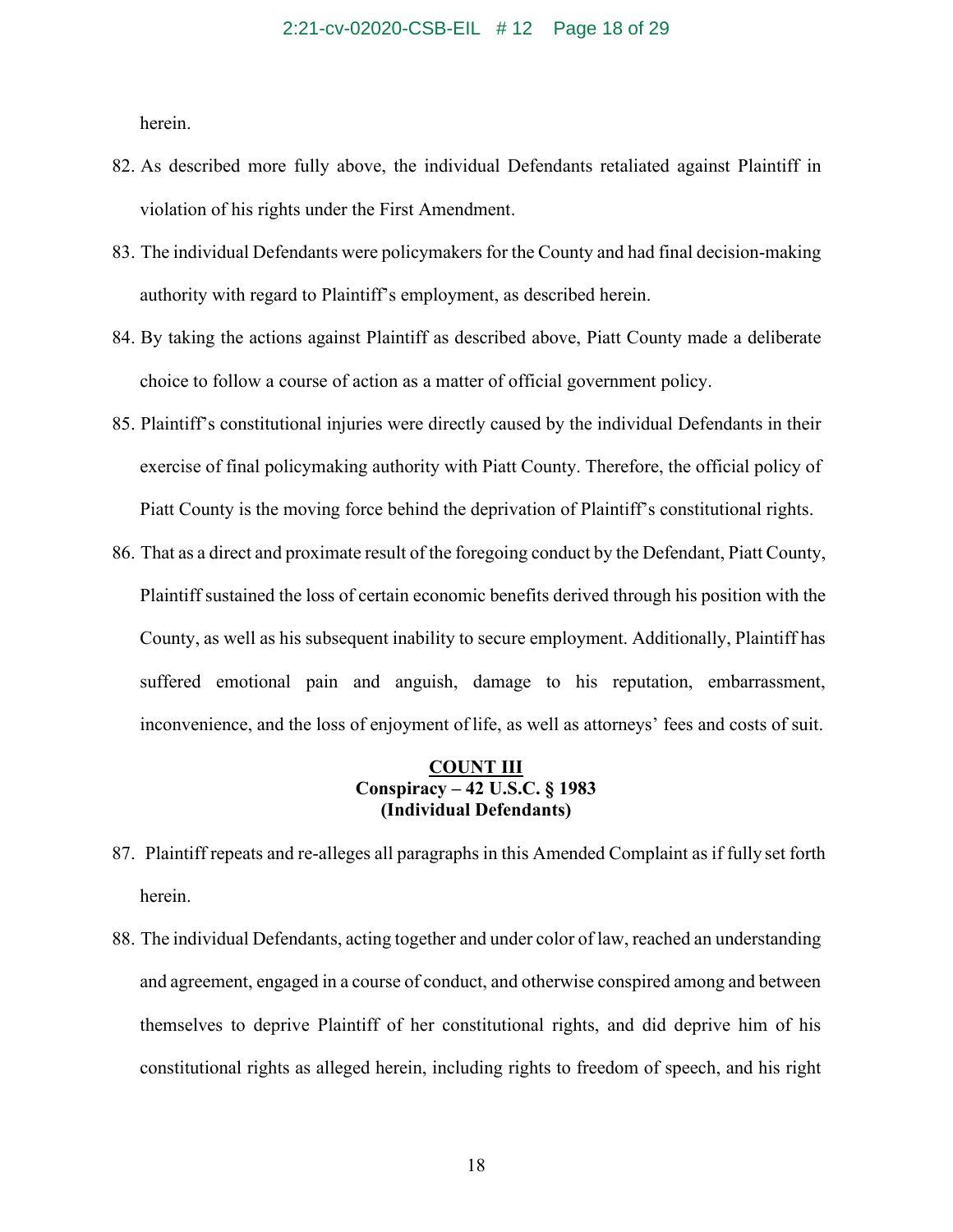### 2:21-cv-02020-CSB-EIL # 12 Page 19 of 29

to be free from retaliation for reporting suspected misconduct to government officials.

- 89. That in furtherance of the conspiracy, Defendants committed overt acts as described above and were otherwise willful participants in joint activity with state actors under color of law. Plaintiff was deprived of his Constitutional rights in the manner described in the preceding paragraphs.
- 90. Defendants' acts were undertaken willfully and maliciously in violation of Plaintiff's rights under 42 U.S.C. § 1983.
- 91. As a result of the aforementioned deprivation of federal rights, Plaintiff has suffered loss of employment, loss of wages, loss of other employment benefits, loss of job opportunities, emotional distress, and was otherwise damaged.

# **COUNT IV Deprivation of Liberty Interest Violation of the 14th Amendment to the U.S. Constitution (Piatt County)**

- 92. Plaintiff repeats and re-alleges all of the paragraphs in this Amended Complaint as if fully set forth herein.
- 93. That as a result of Plaintiff's abrupt termination, Defendants made statements significantly derogatory toward the Plaintiff, including but not limited to: allegations of insubordination, misconduct, violation of County rules and regulations, etc. Such comments were made to the public media by the Defendants.
- 94. The County Board and other Defendants, both individually and on behalf of the County Board knowingly made the allegations against Plaintiff public.
- 95. Plaintiff was stigmatized by the untrue statements made against him in a manner that damaged his professional reputation by hurting his good name, personal reputation, honor, and integrity.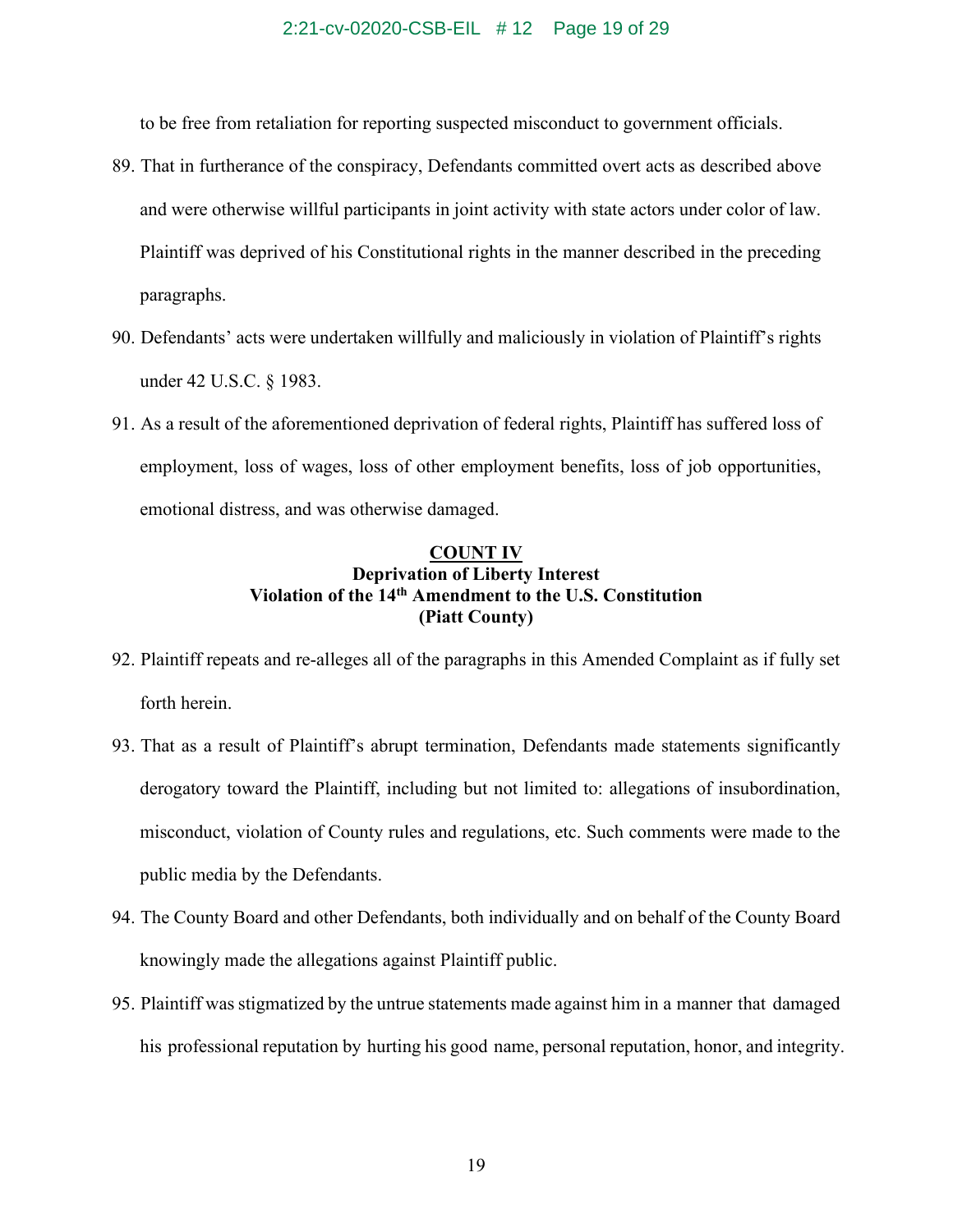- 96. Plaintiff suffered a tangible loss of other employment opportunities as a result of the public disclosures.
- 97. By their actions, Defendants deprived Plaintiff of his liberty interests without due process of law, in violation of the Fourteenth Amendment of the United States Constitution.
- 98. That as a direct and proximate result of the foregoing conduct, Plaintiff sustained the loss of certain economic benefits derived through his position of employment as well as his subsequent inability to secure employment. Additionally, Plaintiff has suffered emotional pain and anguish, damage to his reputation, embarrassment, humiliation, inconvenience, and the loss of enjoyment of life.

# **COUNT V Violation of FMLA, 29 U.S.C. § 2615 — Interference (Piatt County)**

- 99. Plaintiff repeats and re-alleges all paragraphs in this Alleged Complaint as if fully set forth herein.
- 100. The FMLA prohibits an employer from "interfere[ing] with….the exercise or the attempt to exercise any right" provided by the FMLA, 29 U.S.C.  $\S 2615(a)(1)$ .
- 101. At all times relevant to this proceeding, Plaintiff was an "eligible employee," as defined in the FMLA, 29 U.S.C. §2611(2).
- 102. At all times relevant to this proceeding, Defendants were an "employer" as that term is defined in the FMLA, 29 U.S.C. § 2611(4).
- 103. Throughout the course of his employment, Plaintiff performed his job duties in a satisfactory manner consistent with Defendants' standards.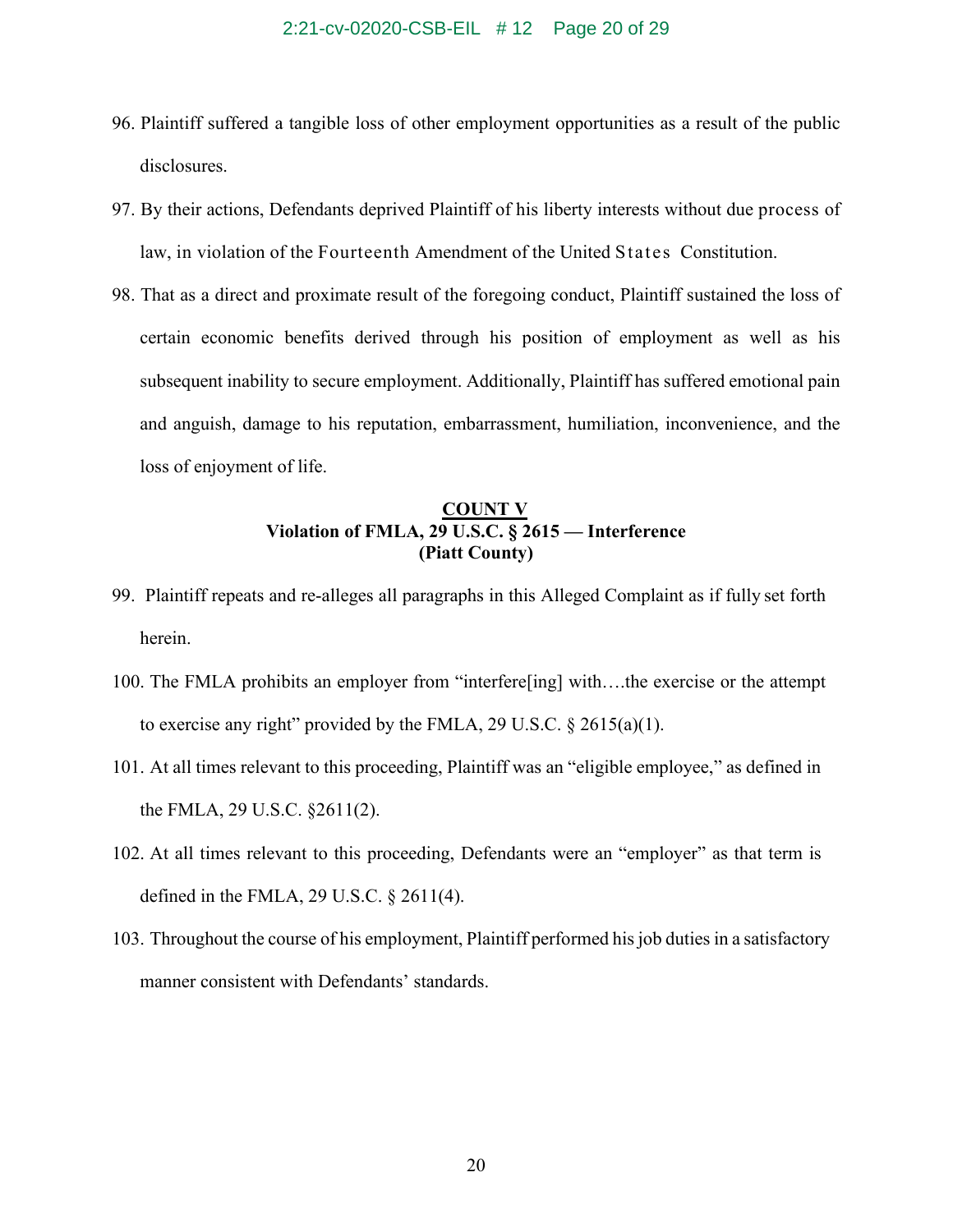- 104. Plaintiff was entitled to twelve (12) weeks of leave during any twelve-month period under the FMLA because he had a serious health condition that made him unable to perform the functions of his position. 29 U.S.C.  $\S2612(a)(1)(D)$ .
- 105. At the expiration of Plaintiff's twelve-week family medical leave period, Plaintiff's serious medical condition had improved so that he was able to return to his position of employment with the Defendants.
- 106. Upon the expiration of Plaintiff's family medical leave, Defendants were obliged to return Plaintiff to either the same position he held at the time his leave commenced, or to an equivalent position with equivalent benefits, pay, and terms and conditions of employment.
- 107. The part-time position offered to Plaintiff did not involve the same or substantially similar duties, responsibilities, compensation, and/or benefits as those he had prior to requesting FMLA.
- 108. Defendants further intentionally interfered with, restrained, and denied the exercise of Plaintiff's rights provided under the FMLA by, among other things, publicly saying that delays in receiving potential IEMA accreditation were due to Plaintiff taking FMLA leave, failing to restore Plaintiff to the position he held before taking FMLA leave, and denying Plaintiff the benefits that he had held before his leave.
- 109. Defendants' conduct interfered with Plaintiff's rights to take FMLA as guaranteed under 29 U.S.C.  $\S 2612$  and is prohibited under the terms of 29 U.S.C.  $\S 2615(a)(1)$ .
- 110. As a direct and proximate result of the aforementioned actions, Plaintiff has suffered and continues to suffer loss of income and other employee benefits and has been required to retain an attorney to litigate this matter.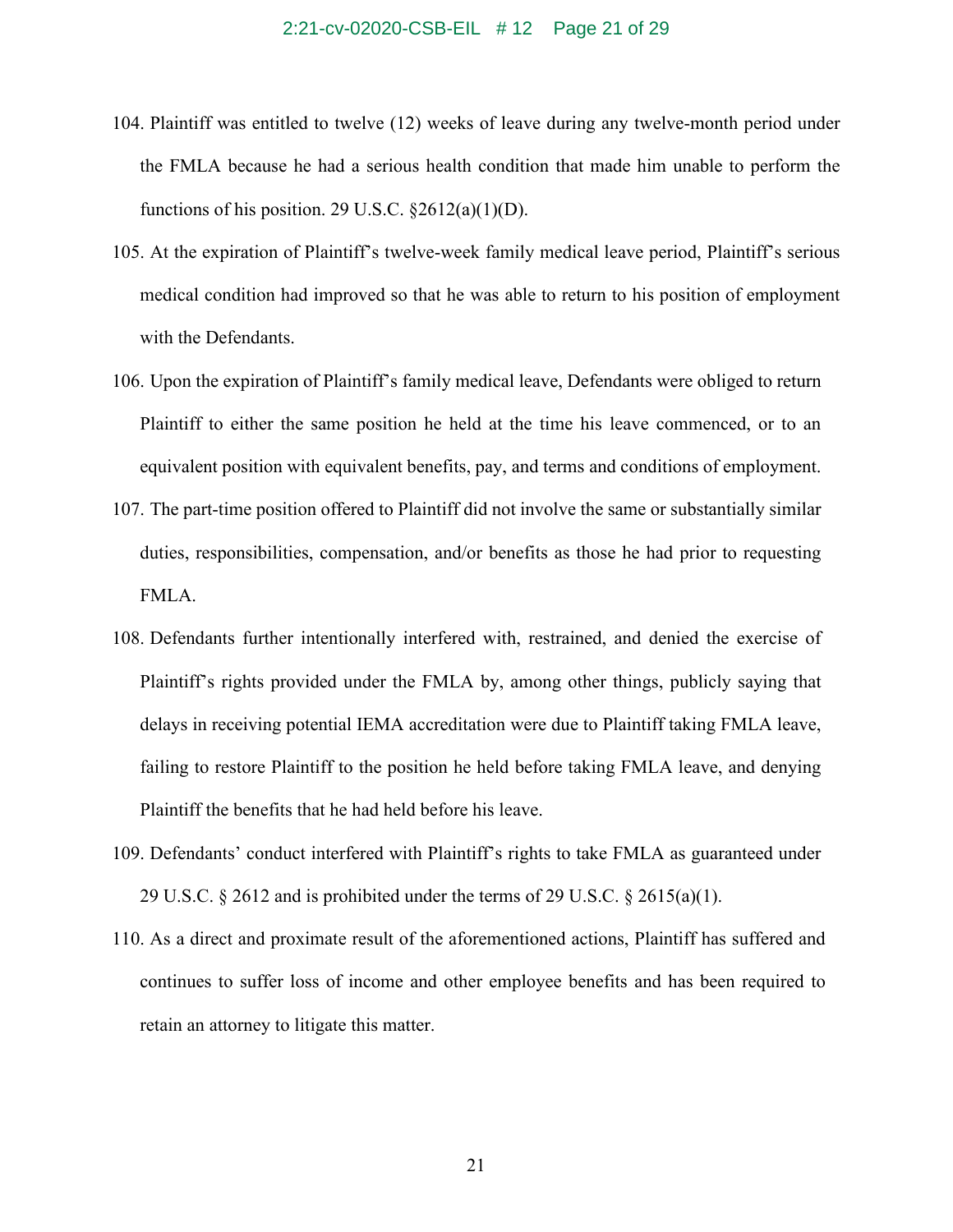### 2:21-cv-02020-CSB-EIL # 12 Page 22 of 29

# **COUNT VI Violation of FMLA, 29 U.S.C. § 2615 — Retaliation (Piatt County)**

- 111. Plaintiff repeats and re-alleges all paragraphs in this Amended Complaint as if fully set forth herein.
- 112. The FMLA prohibits discharging or discriminating against an employee for exercising his rights under the FMLA. 29 U.S.C.  $\S$ § 2615(a)(2), (b).
- 113. At all times relevant to this proceeding, Plaintiff was an "eligible employee," as defined in the FMLA, 29 U.S.C. §2611(2).
- 114. At all times relevant to this proceeding, Defendants were an employer as that term is defined in the FMLA. 29 U.S.C. § 2611(4).
- 115. Throughout the course of his employment, Plaintiff performed his job duties in a satisfactory manner consistent with Defendants' standards.
- 116. Plaintiff was entitled to twelve (12) weeks of leave during any twelve-month period under the FMLA because he had a serious health condition that made him unable to perform the functions of his position. 29 U.S.C.  $\S2612(a)(1)(D)$ .
- 117. At the expiration of his twelve-week eligible FMLA, Plaintiff's serious medical condition had improved so that he was able to return to his position of employment with the Defendants.
- 118. Upon the expiration of Plaintiff's family medical leave, Defendants were obliged to return Plaintiff to either the same position he held at the time his leave commenced, or to an equivalent position with equivalent benefits, pay, and terms and conditions of employment.
- 119. The part-time position offered to Plaintiff did not involve the same or substantially similar duties, responsibilities, compensation, and/or benefits as those he had prior to requesting FMLA.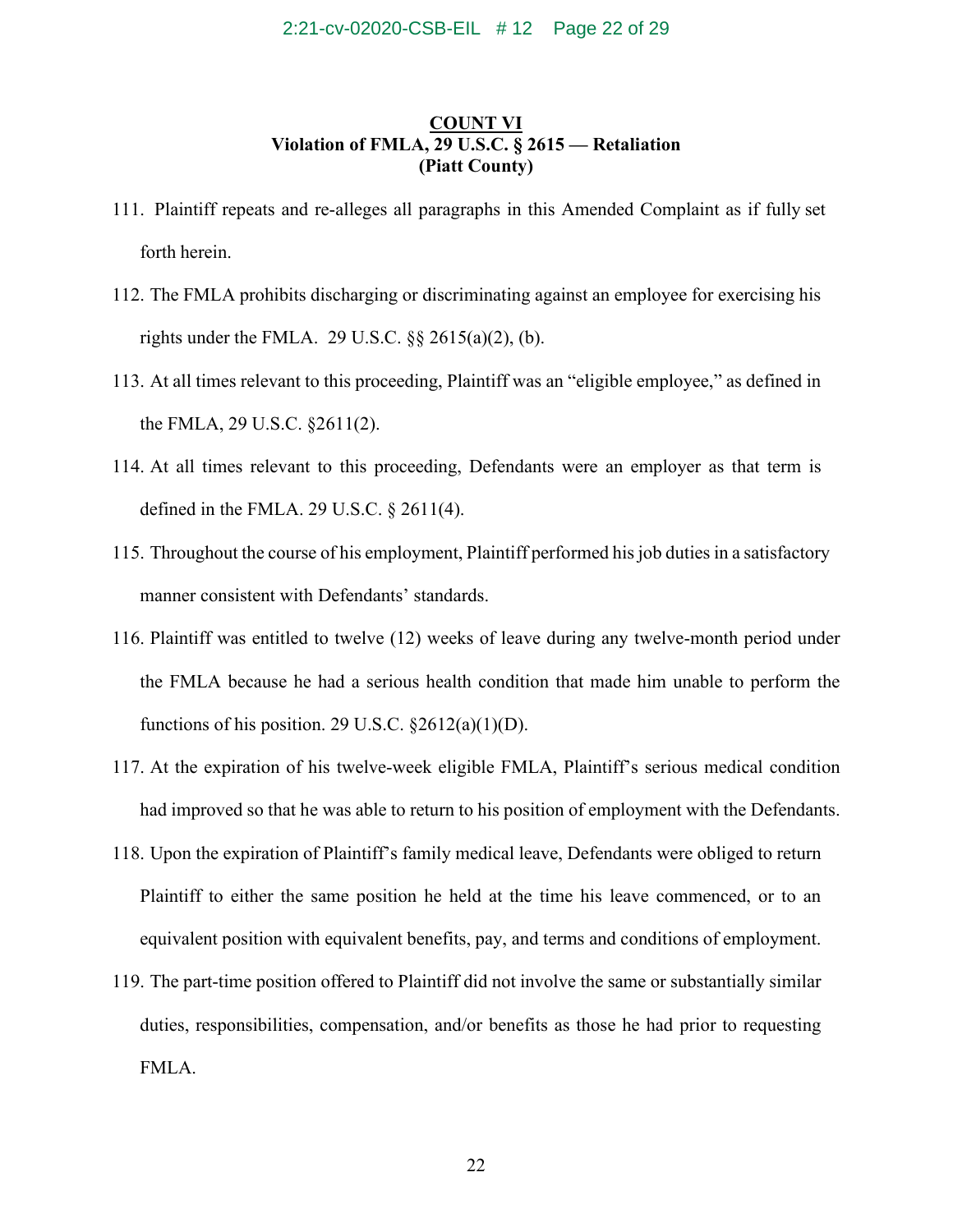- 120. The actions of Defendants, in refusing to return Plaintiff to his prior employment, discriminated and retaliated against Plaintiff, among other reasons, because he elected to use family medical leave benefits in violation of 29 U.S.C. § 2615(a)(2).
- 121. Defendants further retaliated against the Plaintiff by accusing him of being inaccessible while he was on leave, publicly stating without proof that the Plaintiff has misappropriated County funds, and blaming potential delays in IEMA certification on Plaintiff's exercise of FMLA leave.
- 122. Defendants' aforementioned actions constitute willful violations of the FMLA.
- 123. As a direct and proximate result of the aforementioned actions, Plaintiff has suffered and continues to suffer loss of income and other employee benefits and has been required to retain an attorney to litigate this matter.

### **COUNT VII Illinois Whistleblower Act, 740 ILCS 174/1** *et seq* **(All Defendants)**

- 124. Plaintiff repeats and re-alleges all paragraphs in this Amended Complaint as if fullyset forth herein.
- 125. As set forth in the preceding paragraphs, Plaintiff engaged in activities for which government employees are protected from retaliation by the Whistleblower Act, 740 ILCS 174/1 *et seq*.
- 126. Under the Illinois Whistleblower Act, an employer may not retaliate against an employee "who discloses information in a court, an administrative hearing, or before a legislative commission or committee, or in any other proceeding, where the employee has reasonable cause to believe that the information discloses a violation of a State or federal law, rule, or regulation," 740 ILCS 174/15(a).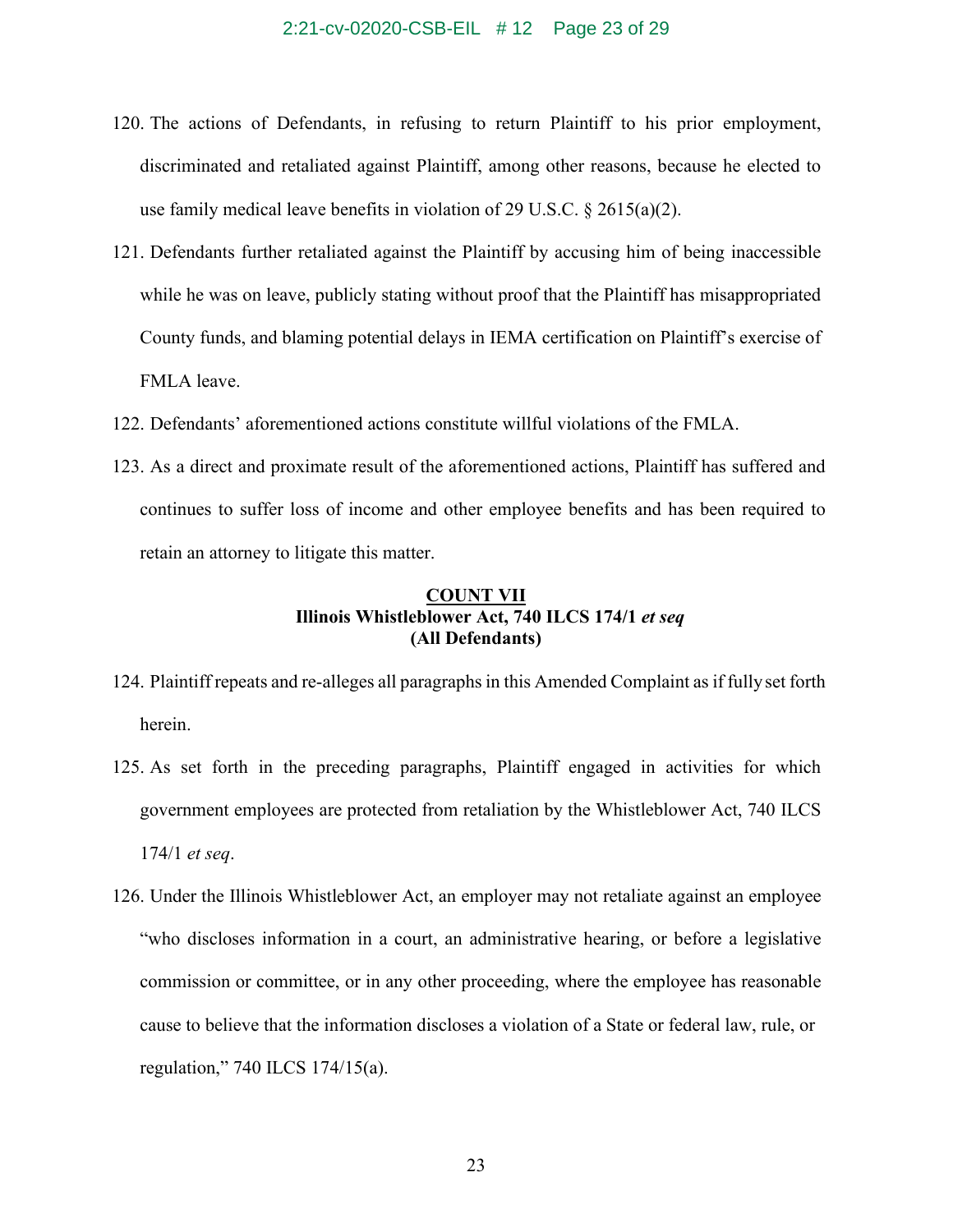#### 2:21-cv-02020-CSB-EIL # 12 Page 24 of 29

- 127. In addition, an employer cannot retaliate against an employee "for disclosing information to a government or law enforcement agency, where the employee has reasonable cause to believe that the information discloses a violation of a State or federal law, rule, or regulation," 740 ILCS 174/15(b).
- 128. As described in the previous paragraphs, Plaintiff testified before a grand jury regarding state grants which were awarded to the Piatt County EMA but not allocated to the Agency, as well as other matters previously addressed within the Amended Complaint.
- 129. By engaging in the adverse conduct described in the preceding paragraphs, Defendants engaged in a pattern of retaliation against Plaintiff in violation of the Illinois Whistleblower Act, 740 ILCS 174/1 *et seq*., by failing to adequately fund the Piatt County EMA to allow Plaintiff to perform his job duties as EMA Director, ordering Plaintiff to not to speak to the press, failing to adequately fund the Piatt County EMA during the COVID-19 Pandemic in March of 2020, calling EMA meetings while Plaintiff was on protected leave, and eliminating the full-time EMA Director's position while Plaintiff utilized his protected leave.
- 130. Defendants' unlawful conduct caused Plaintiff substantial damages, including but not limited to: loss of employment, loss of past and future income and benefits, loss of earning capacity, emotional distress, loss of reputation, humiliation, and embarrassment. Plaintiff will continue to suffer these damages in the future.
- 131. Defendants' unlawful conduct was intentional and undertaken with malice and reckless indifference to Plaintiff's rights under the Whistleblower Act, and Plaintiff therefore seeks awards of punitive damages against the Defendants in order to deter them and others similarly situated individuals from such wrongful conduct in the future.

24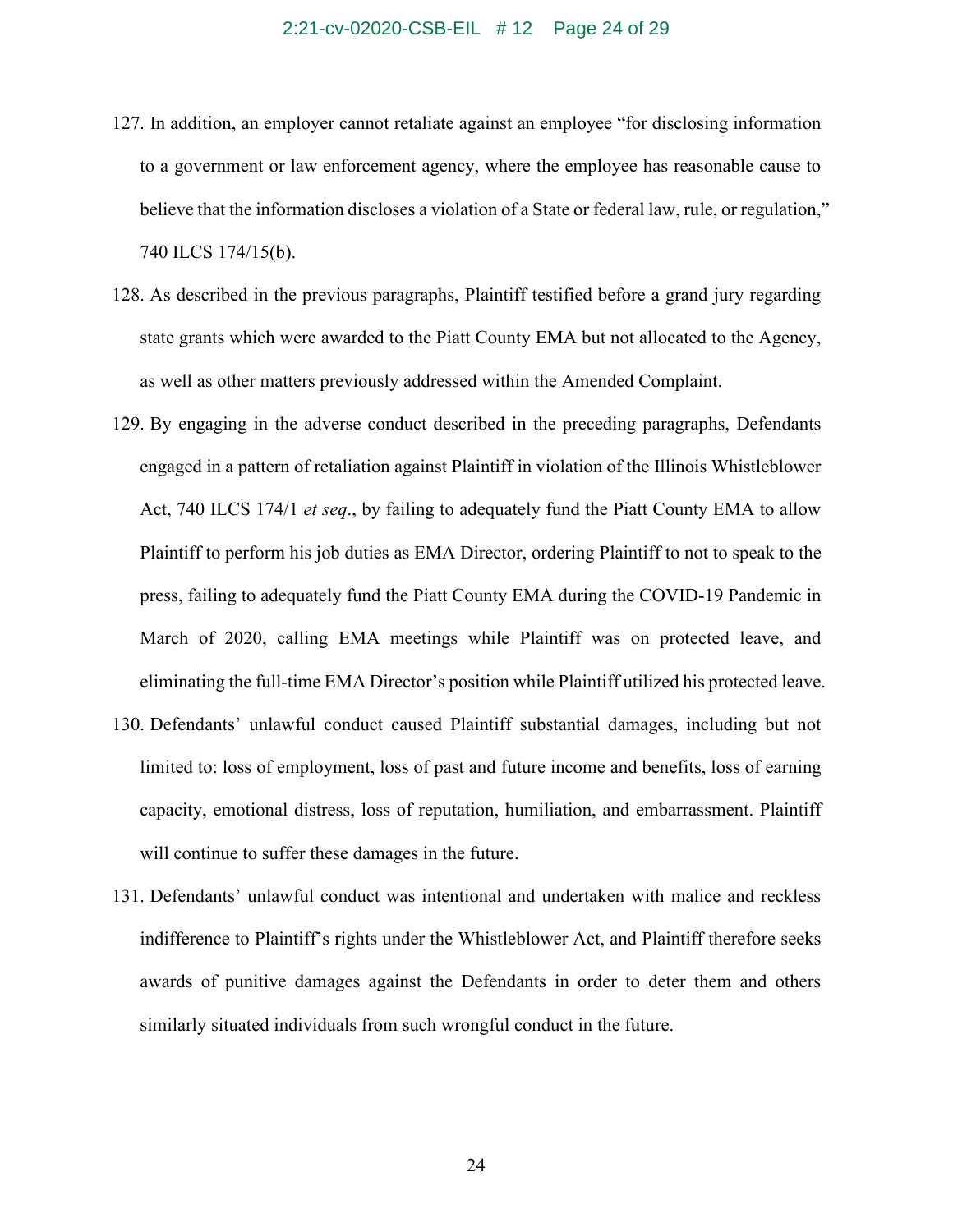# **COUNT VIII State Law Retaliatory Discharge (All Defendants)**

- 132. Plaintiff repeats and re-alleges all paragraphs in this Amended Complaint as if fully set forth herein.
- 133. As set forth above, Plaintiff reported violations of state or federal law, rule, or regulation to the County Board, the Piatt County State's Attorney, and testified before a grand jury regarding unallocated grants awarded to Department, as well as other protected actions as previously stated within the Amended Complaint.
- 134. Plaintiff has reasonable cause to believe that the actions of the County Board as described above were a violation of state or federal law, rule, or regulation.
- 135. Defendants terminated Plaintiff in February of 2021 in retaliation for his reporting of violations of state or federal law, rule, or regulation.
- 136. The Board's retaliatory discharge of Plaintiff violates a clear mandate of public policy, in that the Board's violation of Illinois law is a matter that affects the citizens of Piatt County collectively.
- 137. Each Defendant made, took part in, assisted in, and or participated in the decision to retaliate against Plaintiff, as described above.
- 138. Plaintiff was subjected to retaliation in violation of rights guaranteed to him by the Illinois Whistleblower Act, 740 ILCS 174/15 and 740 ILCS 174/20.2, and he has suffered substantial losses as a result, including but not limited to lost wages and benefits, mental and emotional anguish, and embarrassment.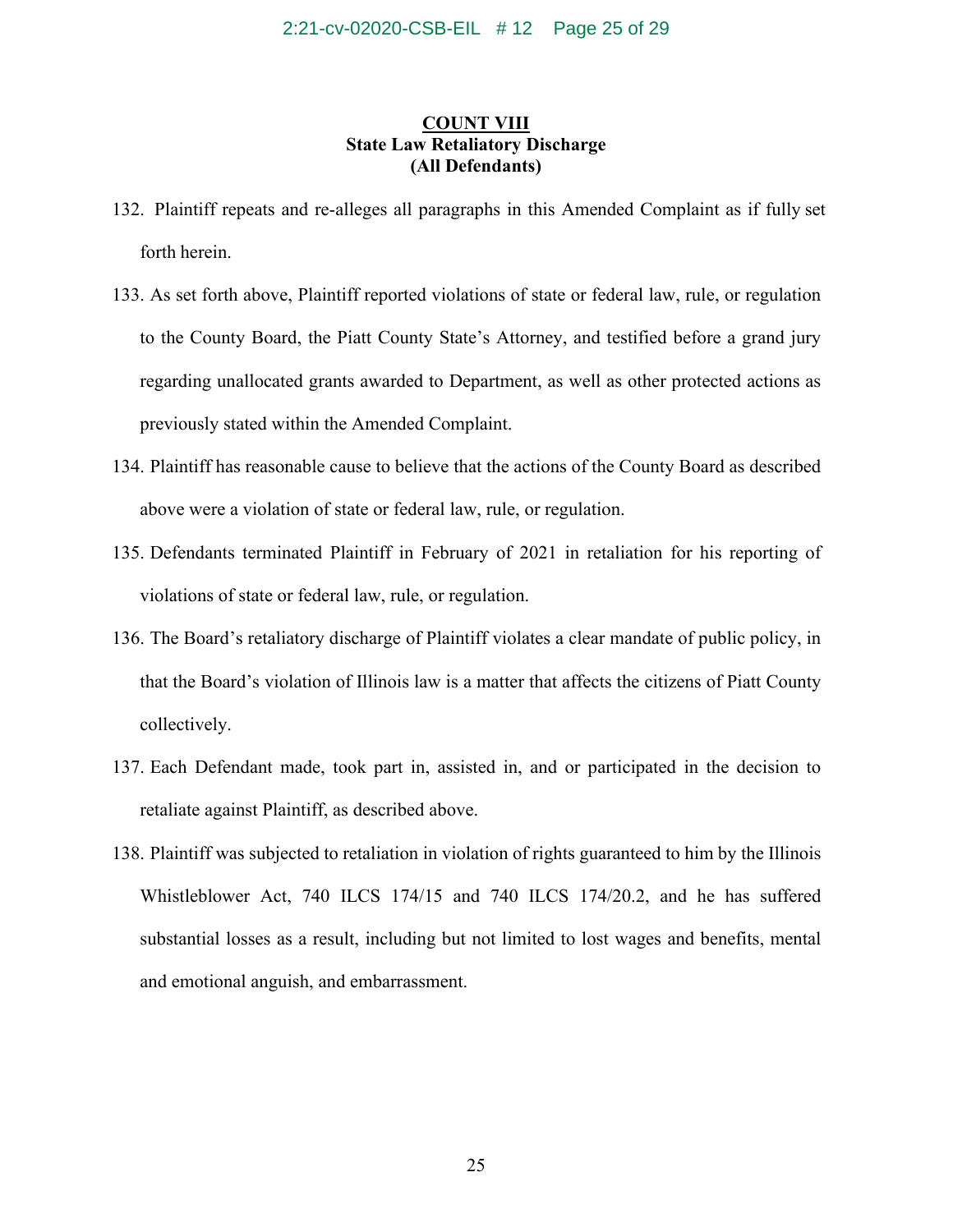### 2:21-cv-02020-CSB-EIL # 12 Page 26 of 29

# **COUNT IX Illinois State Officials and Employees Ethics Act, 5 ILCS 430/15-10 (All Defendants)**

- 139. Plaintiff repeats and re-alleges all paragraphs in this Amended Complaint as if fully set forth herein.
- 140. The State Officials and Employees Ethics Act, 5 ILCS 430/15-10, prohibits retaliatory action by a State agency or employee against a State employee because he or she 1) disclosed or threatened to disclose to a supervisor or to a public body an activity, policy or practice of any State agency or other State employee that the State employee reasonably believes is in violation of a law, rule, or regulation; or 2) provides information to any public body conducting an investigation, hearing or inquiry into any violation of law, rule or regulation by any State agency or State employee.
- 141. Defendant, Piatt County, is a State agency within the meaning of 5 ILCS 430/15.
- 142. Pursuant to 5 ILCS 430/15-5 through 15-20, the actions against Plaintiff by the County were adverse employment actions in retaliation for Plaintiff's protected activity as described herein. Plaintiff reasonably believed the activities, policies and practices at the County violated the laws, rules and regulations. Plaintiff's protected activity was a contributing factor that caused such adverse actions to be taken against him.
- 143. Pursuant to 5 ILCS 430/15-25, Plaintiff is entitled to all remedies necessary to make him whole and prevent future violations of the Act, including but not limited to: reinstatement to his previous position within the County, including reinstatement with full benefits, and attorneys' fees. In order to make him whole, Plaintiff also seeks an award of compensatory damages for the severe emotional distress and humiliation he has had to incur.
- 144. Plaintiff seeks an award of punitive damages against the Defendants to prevent future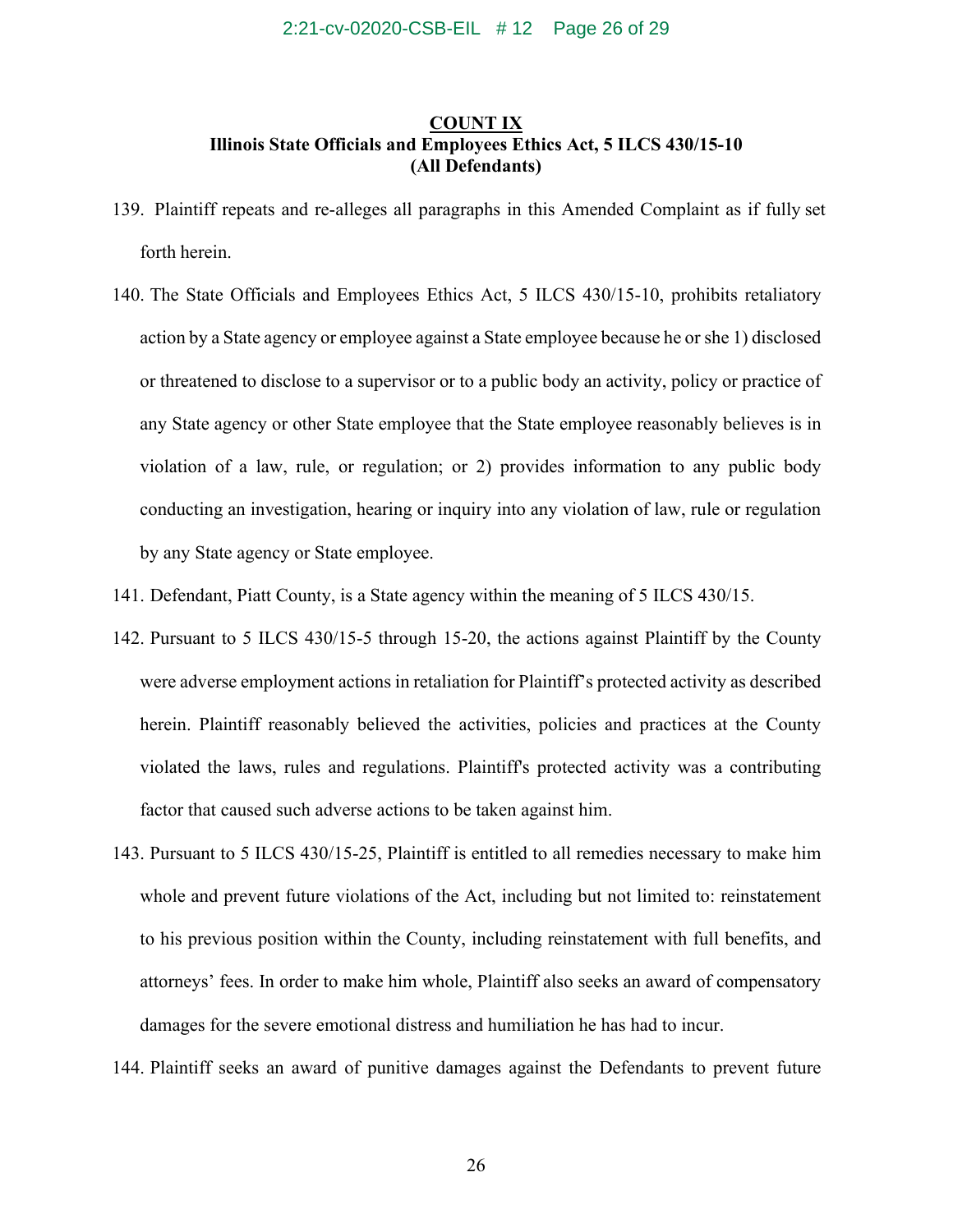### 2:21-cv-02020-CSB-EIL # 12 Page 27 of 29

violations of the Act.

WHEREFORE, Plaintiff, Michael L. Holmes, respectfully requests that this Court enter the following relief:

- A. Award Plaintiff compensatory damages, back pay, front pay, pre-judgment interest, lost future wages, and future pecuniary damages;
- B. Award damages against the individual Defendants for emotional distress, humiliation, and embarrassment;
- C. Enter a declaratory judgment that Defendants' actions violated the First Amendment to the United States Constitution;
- D. Enter a declaratory judgment determining that the actions complained of in this Amended Complaint are unlawful in violation of the provisions of 29 U.S.C. § 2615 and issue a mandatory injunction against Defendants to refrain from engaging in any action which is prohibited under the terms of the foregoing law;
- E. Enter a declaratory judgment that Defendants have unlawfully retaliated against Plaintiff in violation of the State Officials and Employees Ethics Act, 5 ILCS 430/15-10, and the Illinois Whistleblower Act, 740 ILCS 174/1 *et seq*.;
- F. Permanently enjoin Defendants from continuing to violate Plaintiff's rights under the Illinois Whistleblower Act, by ordering Defendants to (1) stop engaging in retaliation; and (2) adopt employment practices and policies in accordance with the requirements of Illinois law;
- G. Issue a mandatory injunction directing Defendants to reinstate the Plaintiff to either: 1) the position of employment with the Defendant which he held prior to the conduct complained of in this Amended Complaint with all employment duties, responsibilities, salaries,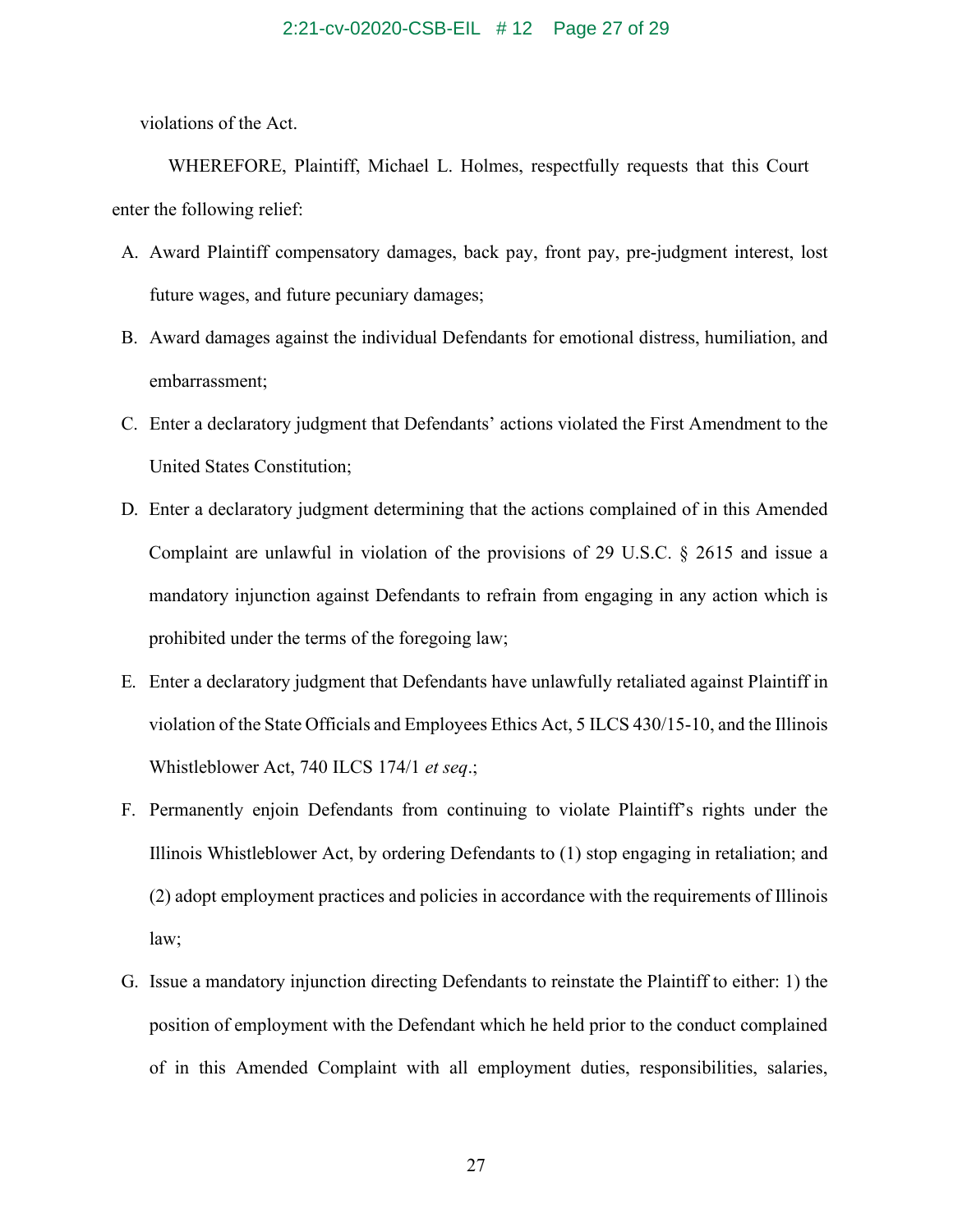### 2:21-cv-02020-CSB-EIL # 12 Page 28 of 29

benefits and rights attendant to that position; or 2) a comparable position of employment with the Defendants;

- H. Award the Plaintiff damages sufficient to compensate him for the economic losses suffered as a result of the conduct as alleged in this complaint;
- I. Award punitive damages against Defendants;
- J. Award Plaintiff reasonable attorneys' fees and costs pursuant to 42 U.S.C. § 1988;
- K. Assess, pursuant to 29 U.S.C.  $\S2617(a)(3)$ , against Defendants the costs and expenses incurred by Plaintiff in maintaining the above captioned proceeding together with the reasonable attorney fees incurred by him in prosecuting the above captioned cause;
- L. Award Plaintiff prejudgment interest pursuant to 29 U.S.C.  $\S 2617(a)(1)(A)(ii)$ ;
- M. Assess against Defendants and in favor of Plaintiff such liquidated damages as are permitted under 29 U.S.C.  $\S 2617(a)(1)(A)(iii)$ ; and
- N. For all further relief the court deems equitable and just.

PLAINTIFF DEMANDS TRIAL BY JURY.

MICHAEL L. HOLMES, PLAINTIFF

By: /s/Ronald S. Langacker Ronald S. Langacker Attorney for Plaintiff

Ronald S. Langacker Langacker Law, Ltd. 210 N. Broadway Ave. Urbana, Illinois 61801 (217) 954-1025 ron@langackerlaw.com